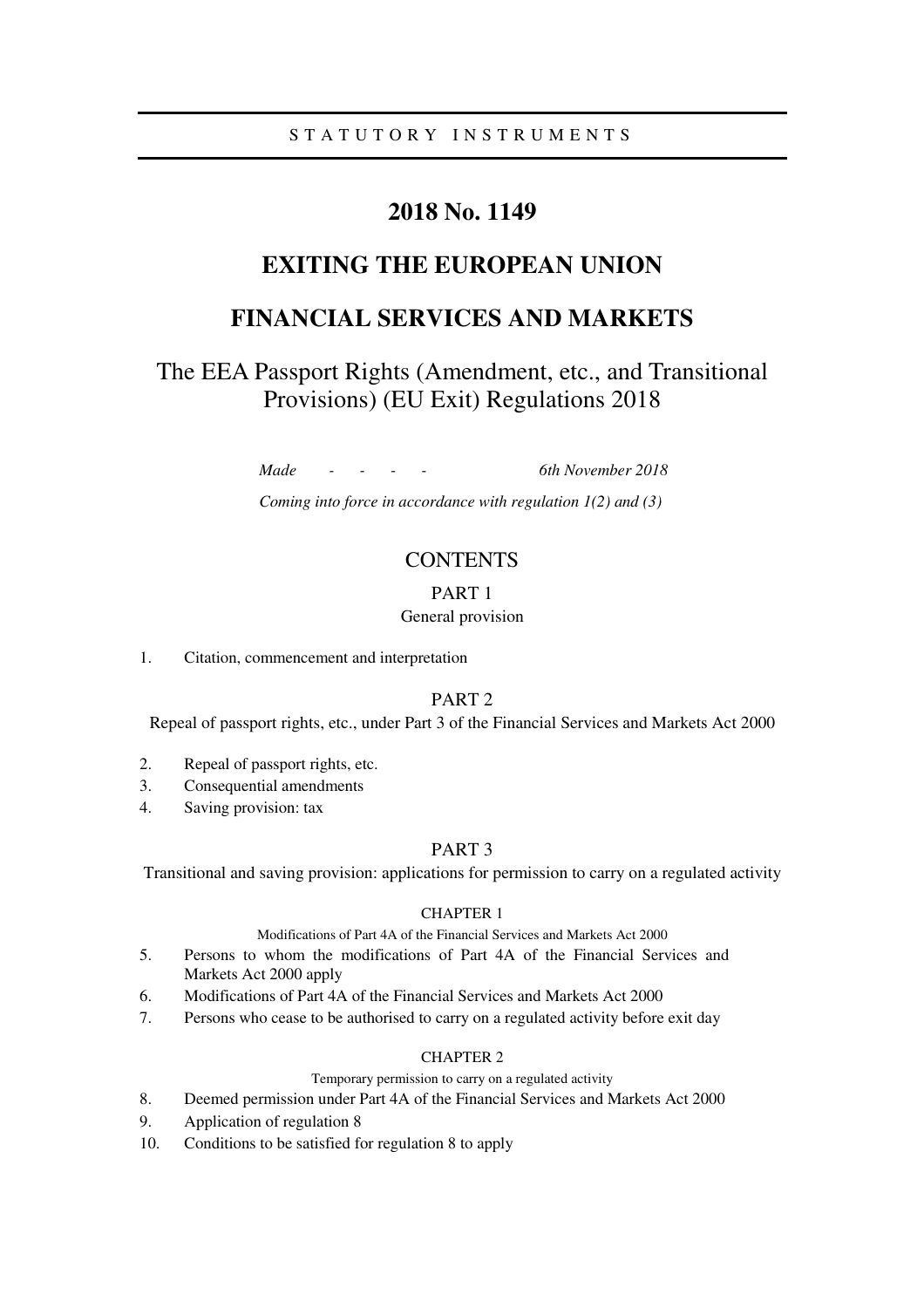## CHAPTER 3

#### Temporary variation to carry on additional regulated activity

- 11. Deemed variation under Part 4A of the Financial Services and Markets Act 2000
- 12. Application of regulation 11
- 13. Conditions to be satisfied for regulation 11 to apply

## CHAPTER 4

### Temporary permission and variation: procedure, etc.

- 14. Steps to be taken before exit day: application or notification
- 15. Regulator's response
- 16. Further information to be supplied by a person to whom regulation 8 or 11 applies

## CHAPTER 5

#### Temporary permission and variation: duration

17. Period during which regulation 8 or 11 is to apply

#### CHAPTER 6

#### Savings

- 18. Requirements imposed by a domestic regulator
- 19. Requirements imposed by a home state regulator

## CHAPTER 7

## General provision

- 20. Directions
- 21. Interpretation

## PART 4

### Transitional provision: miscellaneous

- 22. Persons to whom the modifications in regulations 23 to 25 apply
- 23. Performance of regulated activities modifications of Part 5 of the Financial Services and Markets Act 2000
- 24. Financial Services Compensation Scheme modifications of Part 15 of the Financial Services and Markets Act 2000
- 25. Insurance and reinsurance modification of Part 4 of the Solvency 2 Regulations 2015
- 26. Persons who cease to be authorised to carry on a regulated activity before exit day

## PART 5

### Power to amend time limits

27. Power to amend time limits imposed by modifications under these Regulations

### SCHEDULE — Consequential amendments

- PART 1 The Financial Services and Markets Act 2000 (c. 8)
- PART 2 Other primary legislation
- PART 3 Secondary legislation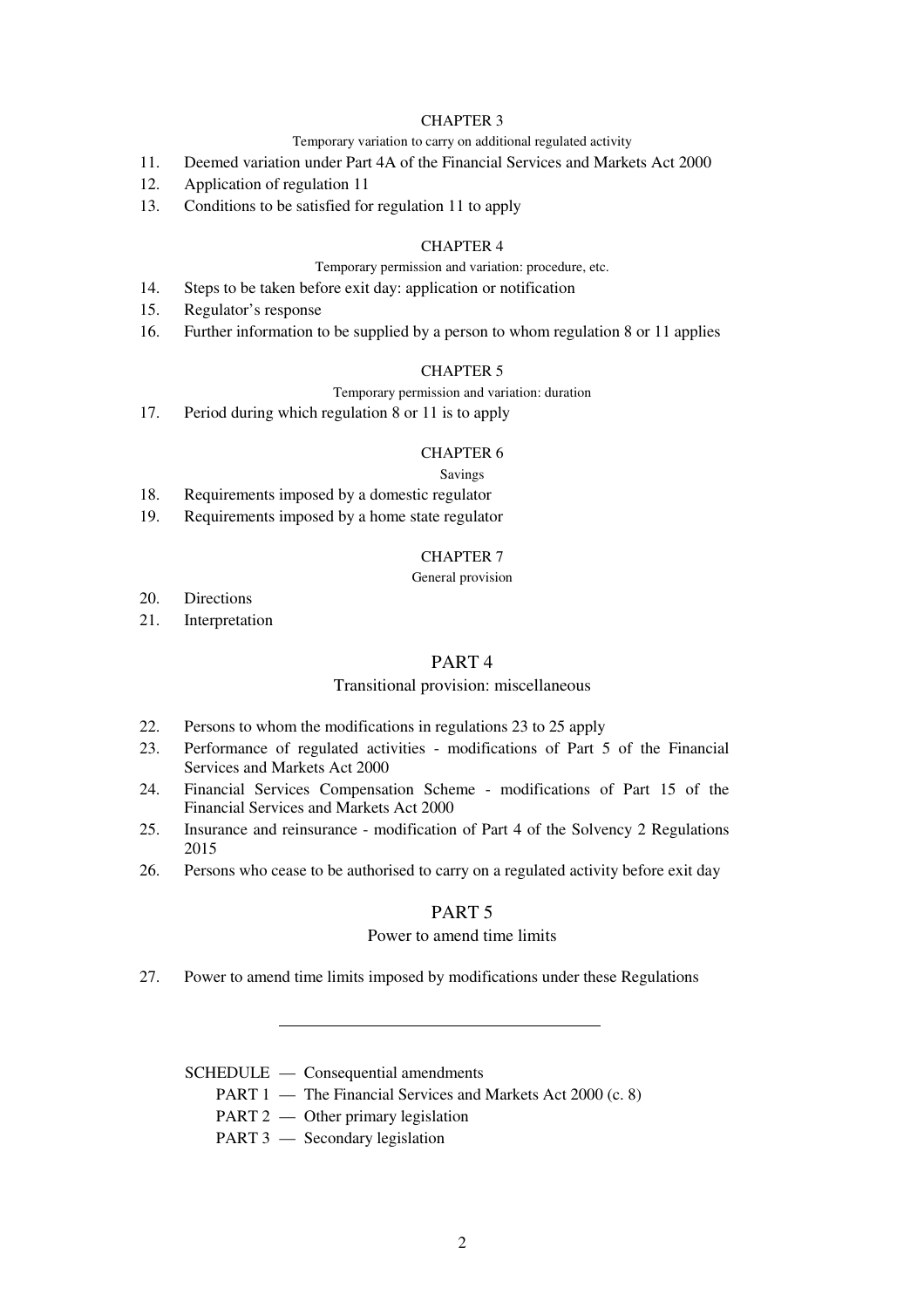The Treasury make the following Regulations in exercise of the powers conferred by section 8(1) of, paragraph 1 of Schedule 4 to, and paragraph 21 of Schedule 7 to, the European Union (Withdrawal) Act 2018(**a**).

In accordance with paragraphs  $1(1)$  and  $(2)$  and  $12(1)$  of Schedule 7 to that Act, a draft of this instrument has been laid before, and approved by a resolution of, each House of Parliament.

## PART 1

## General provision

#### **Citation, commencement and interpretation**

**1.**—(1) These Regulations may be cited as the EEA Passport Rights (Amendment, etc., and Transitional Provisions) (EU Exit) Regulations 2018.

(2) These Regulations come into force on the day after the day on which they are made, subject to paragraph (3).

(3) Regulations 2 to 4 and 24 come into force on exit day.

(4) In these Regulations, "the 2000 Act" means the Financial Services and Markets Act 2000(**b**).

## PART 2

Repeal of passport rights, etc., under Part 3 of the Financial Services and Markets Act 2000

## **Repeal of passport rights, etc.**

**2.**—(1) Part 3 of the 2000 Act (authorisation and exemption) is amended as follows.

(2) Omit section 31(1)(b) (authorised persons: EEA firms).

(3) Omit section 31(1)(c) (authorised persons: Treaty firms).

(4) Omit section 37 (exercise of EEA rights by UK firms).

(5) In Schedule 3 (EEA passport rights), omit—

- (a) Part 2 (exercise of passport rights by EEA firms);
- (b) Part 3 (exercise of passport rights by UK firms).

(6) Omit Schedule 4 (Treaty rights).

#### **Consequential amendments**

**3.** The Schedule makes consequential amendments—

- (a) in Part 1, to the 2000 Act;
- (b) in Parts 2 and 3, to other enactments.

#### **Saving provision: tax**

**4.** For the purposes of an enactment relating to taxation—

(a) the provision made by these Regulations is to be treated as not having been made, and

<sup>(</sup>**a**) 2018 c. 16.

 $(b)$  2000 c. 8.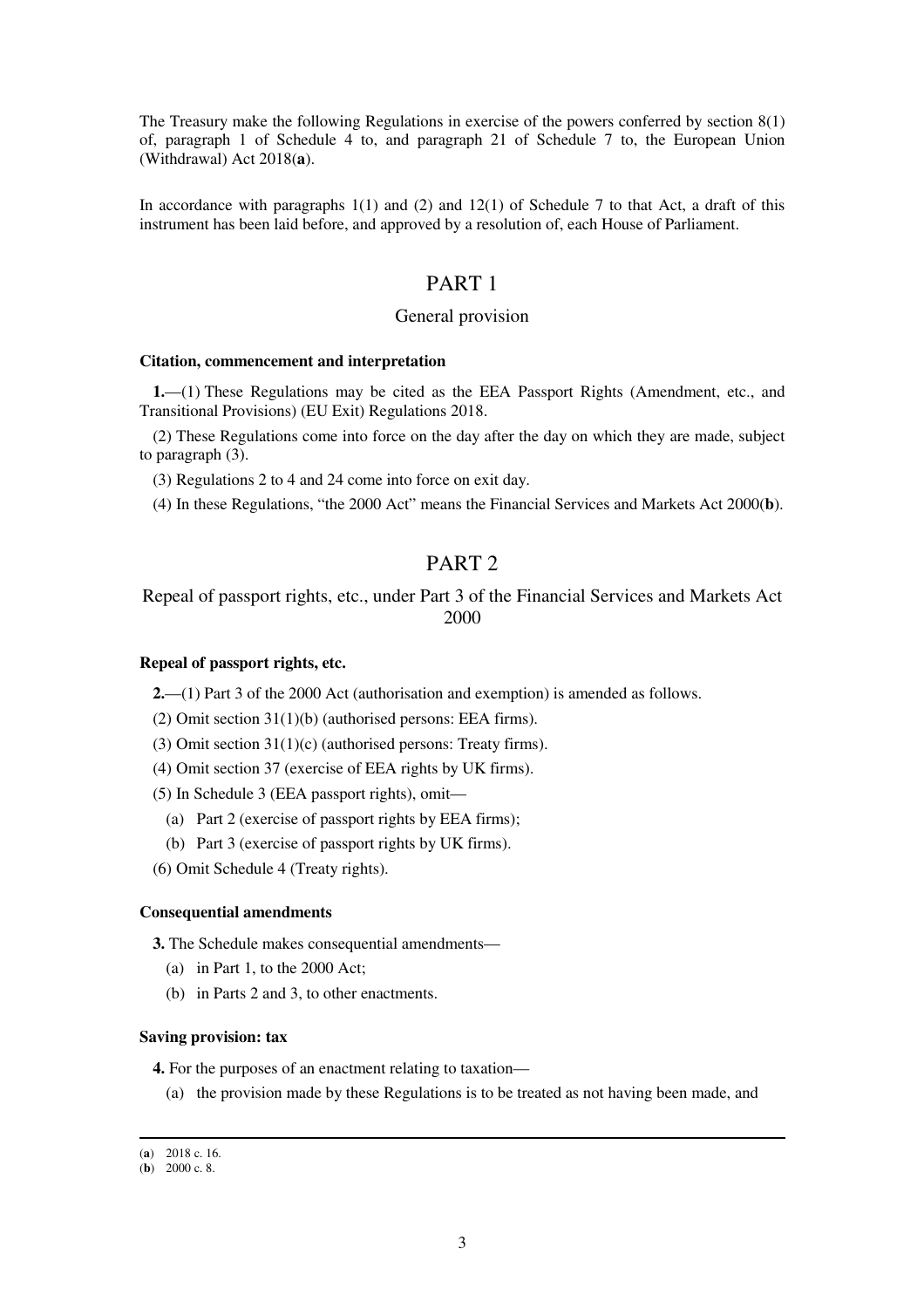(b) where, by virtue of these Regulations, a person ceases to be a person of a particular description, the person is to be treated as continuing to be a person of that description.

## PART 3

## Transitional and saving provision: applications for permission to carry on a regulated activity

### CHAPTER 1

### Modifications of Part 4A of the Financial Services and Markets Act 2000

## **Persons to whom the modifications of Part 4A of the Financial Services and Markets Act 2000 apply**

**5.**—(1) The modifications of Part 4A of the 2000 Act (permission to carry on regulated activities) specified in regulation 6 apply—

- (a) before exit day, in respect of a person who is authorised to carry on a regulated activity in the United Kingdom by virtue of section  $31(1)(b)$  or (c) of the 2000 Act;
- (b) on and after exit day, in respect of a person to whom regulation 8 or 11 applies.

(2) Paragraph  $(1)(a)$  only applies in respect of a person if—

- (a) an application for permission, or for the variation of a permission, under Part 4A of the 2000 Act—
	- (i) is made by the person on or after the day on which this regulation comes into force, or
	- (ii) is made by the person before the day on which this regulation comes into force and has not, immediately before that day, been determined by a regulator in accordance with section 55V of that Act, and
- (b) the application is in respect of carrying on a regulated activity, on or after exit day, that the person is authorised to carry on by virtue of section  $31(1)(b)$  or (c) of that Act.

## **Modifications of Part 4A of the Financial Services and Markets Act 2000**

**6.**—(1) Part 4A of the 2000 Act(**a**) (permission to carry on regulated activities) is modified as follows.

(2) Section 55A (application for permission) has effect as if—

- (a) in subsection (2), after "subsection (2B)" there were inserted "and to a direction of the PRA or the FCA given with the consent of the other";
- (b) in subsection (3), after "is in force" there were inserted ", other than a person who is treated as having such a permission by virtue of regulation 8 of the 2018 Regulations,".

(3) Section 55H (variation by FCA at request of authorised person) has effect as if, after subsection (7), there were inserted—

"(8) Where a person makes an application to vary the permission that the person is treated as having by virtue of regulation 8 of the 2018 Regulations, the FCA may, if it considers it appropriate to do so, treat the application as an application for permission under section 55A."

(4) Section 55I (variation by PRA at request of authorised person) has effect as if, after subsection (8), there were inserted—

<sup>(</sup>**a**) Part 4A is inserted by section 11(2) of the Financial Services Act 2012 (c. 21).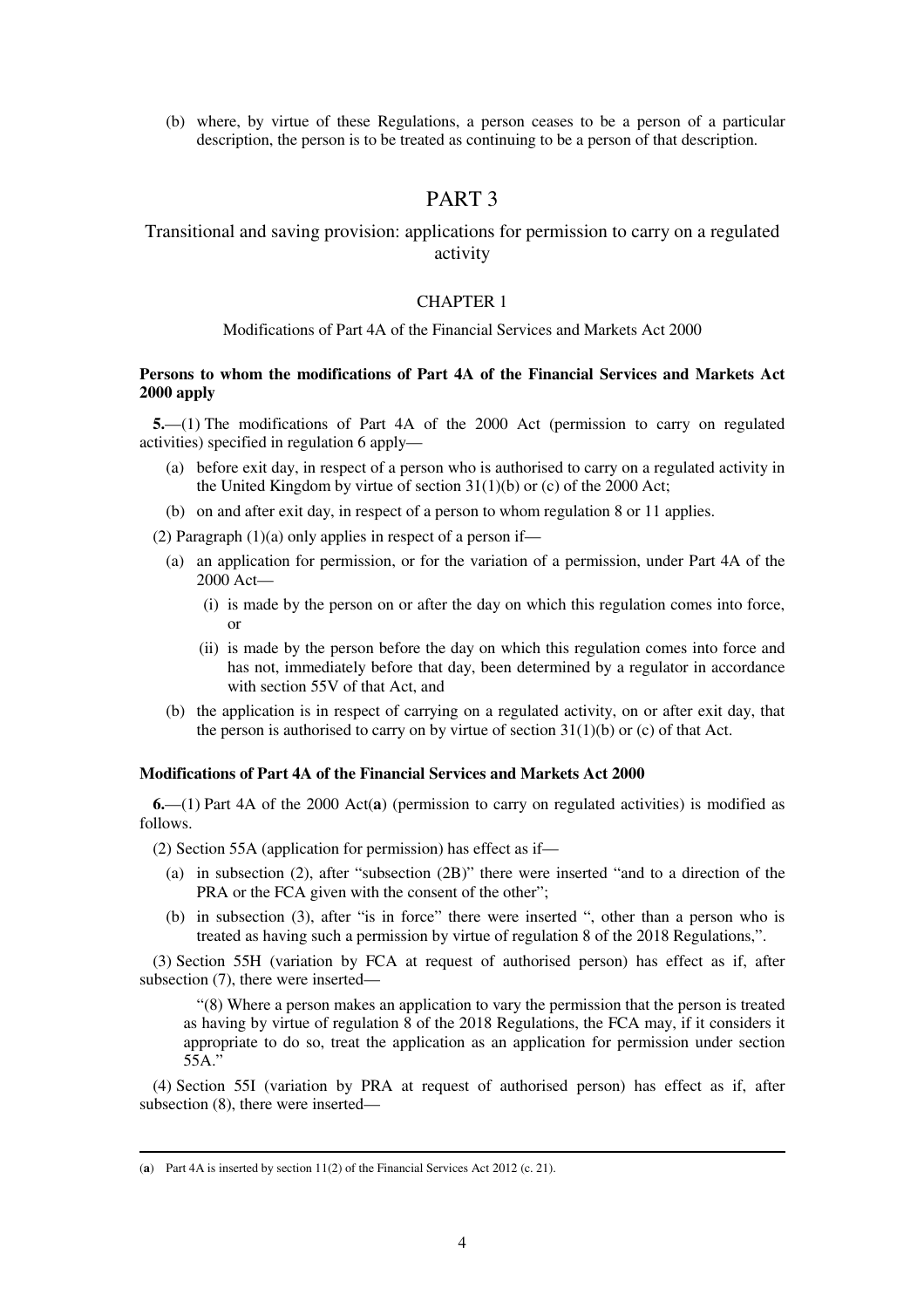"(9) Where a person makes an application to vary the permission that the person is treated as having by virtue of regulation 8 of the 2018 Regulations, the PRA may, if it considers it appropriate to do so, treat the application as an application for permission under section 55A."

(5) Section 55J (variation or cancellation on initiative of regulator) has effect as if, after subsection (1) there were inserted—

"(1A) Either regulator may exercise its power under this section in relation to—

- (a) a person to whom regulation 8 of the 2018 Regulations applies, if the person has not made an application for permission under this Part before the end of the period during which, in accordance with section  $55U(4)(c)$ , such an application must be made;
- (b) a person to whom regulation 11 of those Regulations applies, if the person has not made an application to vary a permission under this Part before the end of the period during which, in accordance with section  $55U(4)(c)$ , such an application must be made."
- (6) Section 55U (applications under Part 4A) has effect as if—
	- (a) in subsection (4), after paragraph (b), there were inserted—

"and

- (c) be made—
	- (i) during such period, ending no later than two years beginning with the day on which exit day occurs, as the regulator to which it is to be made may direct, or
	- (ii) if the regulator to which it is to be made does not direct such a period, before the end of two years beginning with the day on which exit day occurs.";
- (b) after subsection (4), there were inserted—
	- "(4A) The power to give a direction under subsection  $(4)(c)$  includes the power—
		- (a) to give different directions in relation to different persons or categories of person;
		- (b) to vary or revoke a previous direction."

(7) Section 55V (determination of applications) has effect as if—

- (a) in subsection (1), for the words from "6 months" to the end there were substituted "three years beginning with the day on which exit day occurs.";
- (b) in subsection (2), for the words from "12 months" to the end there were substituted "three years beginning with the day on which exit day occurs.";
- (c) after subsection (6) there were inserted—

"(6A) For the purposes of subsection (6), in the case of a person to whom regulation 8 or 11 of the 2018 Regulations applies, the date stated must be a date that falls before the end of the period of three years beginning with the day on which exit day occurs."

(8) Section 55X (determination of applications: warning notices and decision notices) has effect as if, after subsection (4), there were inserted—

"(4A) If a regulator decides to refuse an application under this Part, the decision notice must, where applicable, state the day on which regulation 8 or 11 of the 2018 Regulations ceases to apply.

(4B) For the purposes of subsection (4A), the day stated must be a day that falls before the end of the period of three years beginning with the day on which exit day occurs."

(9) Section 55Z (cancellation of Part 4A permission: procedure) has effect as if, after subsection (2), there were inserted—

"(3) If a regulator gives a decision notice under subsection (2) in circumstances where a person to whom regulation 8 or 11 of the 2018 Regulations applies—

(a) has not made an application in accordance with section  $55U(4)$ —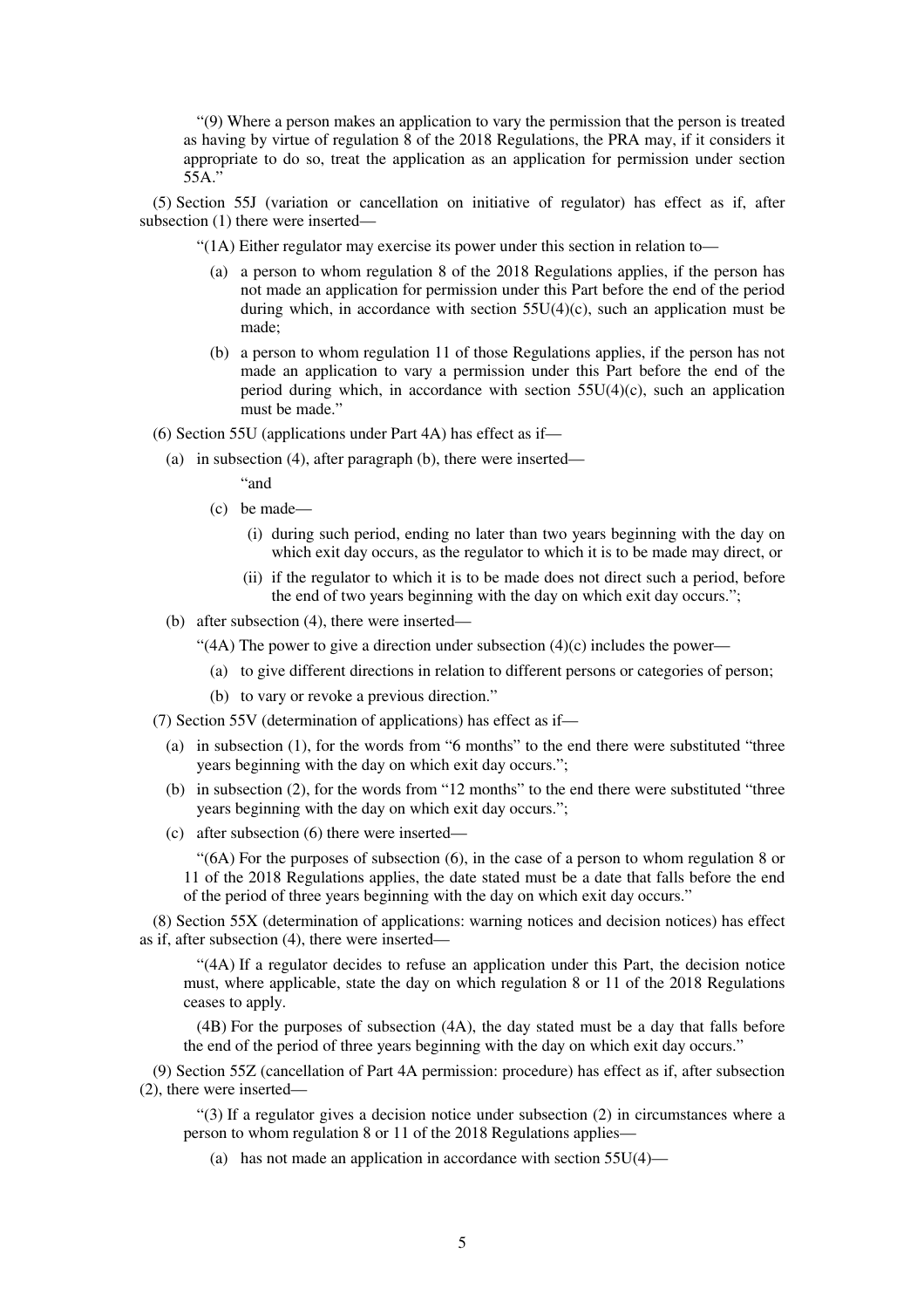- (i) in the case of a person to whom regulation 8 of those Regulations applies, for permission under this Part, or
- (ii) in the case of a person to whom regulation 11 of those Regulations applies, to vary a permission under this Part, or
- (b) has made such an application but has withdrawn it without submitting another,

the notice must state the day on which regulation 8 or 11 ceases to apply.

(4) For the purposes of subsection (3), the day stated must be a day that falls before the end of the period of three years beginning with the day on which exit day occurs."

(10) Section 55Z4 (interpretation of Part 4A) has effect as if, at the appropriate place, there were inserted—

> ""the 2018 Regulations" means the EEA Passport Rights (Amendment, etc., and Transitional Provisions) (EU Exit) Regulations 2018;".

#### **Persons who cease to be authorised to carry on a regulated activity before exit day**

**7.**—(1) The modification of Part 4A of the 2000 Act specified in paragraph (2) applies in respect of a person to whom, before exit day, regulation 5(1)(a) ceases to apply.

(2) Section 55V (determination of applications) has effect as if, in subsections (1) and (2), for the words from "it received" to the end there were substituted "regulation  $5(1)(a)$  of the EEA Passport Rights (Amendment, etc., and Transitional Provisions) (EU Exit) Regulations 2018 ceased to apply to the applicant."

## CHAPTER 2

Temporary permission to carry on a regulated activity

#### **Deemed permission under Part 4A of the Financial Services and Markets Act 2000**

**8.**—(1) A person to whom this regulation applies shall be treated as if the person has permission to carry on a regulated activity in the United Kingdom under Part 4A of the 2000 Act.

(2) The regulated activity a person is permitted to carry on by virtue of this regulation is one which, immediately before exit day, the person is authorised to carry on in the United Kingdom by virtue of section  $31(1)(b)$  or (c) of the 2000 Act.

(3) Reference in an enactment to a person with permission under Part 4A of the 2000 Act (however expressed) is to be read, unless the contrary intention appears, as including a person treated as having permission to carry on a regulated activity under that Part by virtue of this regulation.

(4) Accordingly, a power of a regulator under the 2000 Act is exercisable in respect of such a person, and a regulated activity the person is permitted to carry on by virtue of this regulation, as it is in respect of a person with permission under Part 4A of that Act, and a regulated activity the person is permitted to carry on by virtue of Part 4A of that Act.

(5) Such a power is exercisable in relation to, in particular—

- (a) the variation or cancellation of a permission to carry on a regulated activity, or
- (b) the imposition of requirements, prohibitions or restrictions on a person who has such a permission.

#### **Application of regulation 8**

**9.**—(1) Regulation 8 applies to a person who—

- (a) satisfies the conditions in regulation 10, and
- (b) has taken one of the steps set out in regulation 14.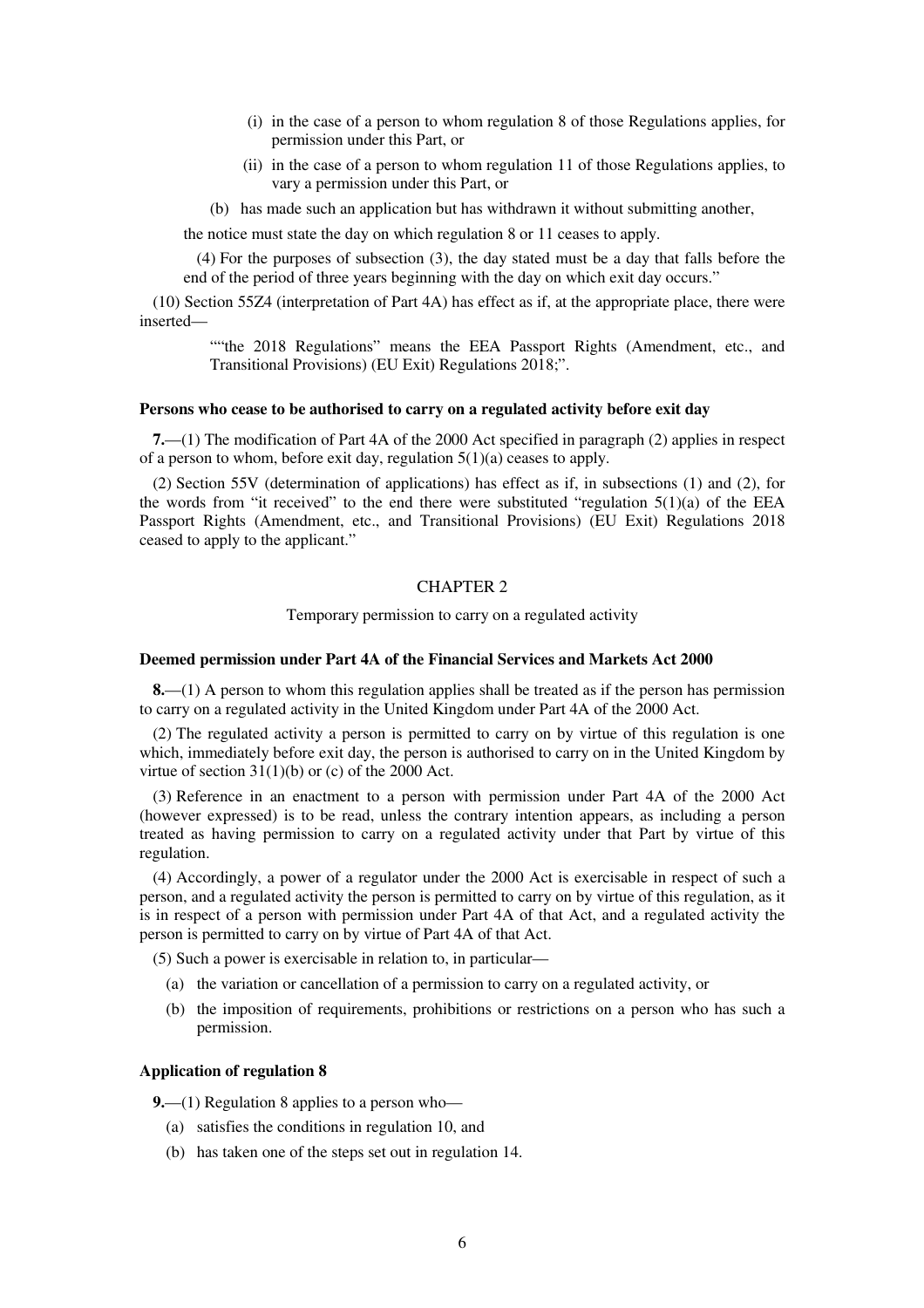(2) Regulation 8 applies to such a person for the period determined in accordance with regulation 17.

## **Conditions to be satisfied for regulation 8 to apply**

**10.** The conditions are that, immediately before exit day, the person—

- (a) is authorised to carry on a regulated activity in the United Kingdom by virtue of section 31(1)(b) or (c) of the 2000 Act, and
- (b) is not authorised to carry on a regulated activity by virtue of section  $31(1)(a)$  of that Act.

## CHAPTER 3

Temporary variation to carry on additional regulated activity

### **Deemed variation under Part 4A of the Financial Services and Markets Act 2000**

**11.**—(1) A person to whom this regulation applies shall be treated as if the person's permission to carry on a regulated activity in the United Kingdom under Part 4A of the 2000 Act were varied.

(2) The variation is that the regulated activity the person is permitted to carry on includes one which, immediately before exit day, the person is authorised to carry on in the United Kingdom by virtue of section  $31(1)(b)$  or (c) of the 2000 Act.

(3) Reference in an enactment to a person's permission under Part 4A of the 2000 Act (however expressed) is to be read, unless the contrary intention appears, as including a regulated activity which is included in the person's permission by virtue of this regulation.

(4) Accordingly, a power of a regulator under the 2000 Act is exercisable in respect of such a person, and a regulated activity the person is permitted to carry on by virtue of this regulation, as it is in respect of the person, and a regulated activity the person is, immediately before exit day, permitted to carry on by virtue of Part 4A of that Act.

(5) Such a power is exercisable in relation to, in particular—

- (a) the variation or cancellation of a permission to carry on a regulated activity, or
- (b) the imposition of requirements, prohibitions or restrictions on a person who has such a permission.

### **Application of regulation 11**

**12.**—(1) Regulation 11 applies to a person who—

- (a) satisfies the conditions in regulation 13, and
- (b) has taken one of the steps set out in regulation 14.

(2) Regulation 11 applies to such a person for the period determined in accordance with regulation 17.

#### **Conditions to be satisfied for regulation 11 to apply**

**13.** The conditions are that, immediately before exit day, the person—

- (a) is authorised to carry on a regulated activity in the United Kingdom by virtue of section 31(1)(b) or (c) of the 2000 Act, and
- (b) is also authorised to carry on a regulated activity by virtue of section  $31(1)(a)$  of that Act.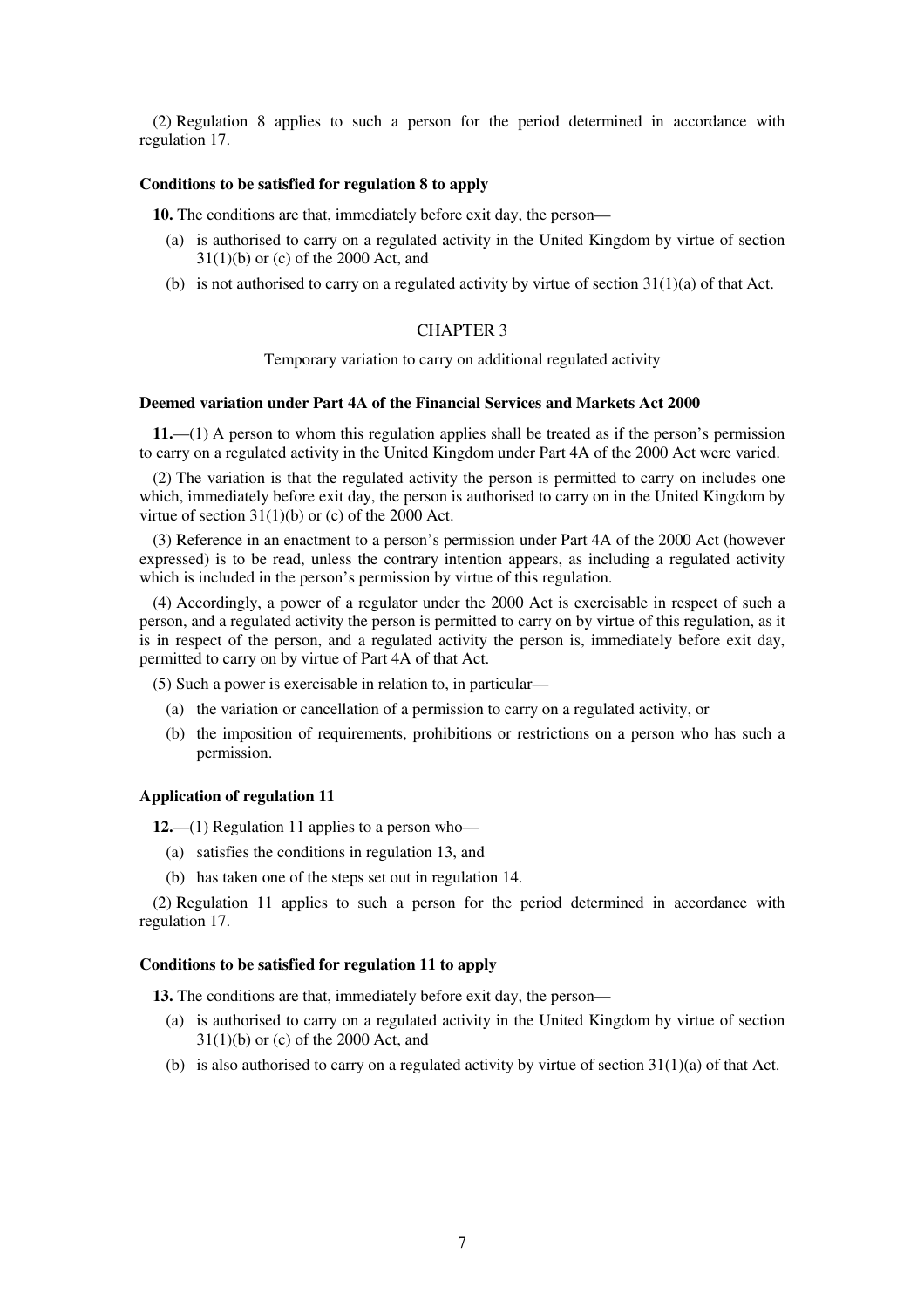## CHAPTER 4

#### Temporary permission and variation: procedure, etc.

#### **Steps to be taken before exit day: application or notification**

**14.**—(1) For the purposes of regulations  $9(1)(b)$  and  $12(1)(b)$ , the steps are that the person has, before exit day—

- (a) made an application—
	- (i) in the case of a person who satisfies the conditions in regulation 10, for permission under Part 4A of that Act, or
	- (ii) in the case of a person who satisfies the conditions in regulation 13, for a variation of such a permission,

which has, immediately before exit day, not been withdrawn by the person or determined by a regulator in accordance with section 55V of that Act, or

(b) notified the relevant regulator that the person wishes to be treated in accordance with regulation 8 or 11.

(2) For the purposes of paragraph  $(1)(b)$ , the notification must—

- (a) be made in such manner, and during such period, and
- (b) contain, or be accompanied by, such information,

as the relevant regulator may direct.

#### **Regulator's response**

**15.**—(1) In the case of an application referred to in regulation 14(1)(a), the relevant regulator must—

- (a) if it considers that—
	- (i) the requirements of section 55U of the 2000 Act (applications under Part 4A: procedure) are satisfied, or
	- (ii) the requirements of that section are satisfied with the exception of those provided by subsection (4), and it would not be practicable for the applicant to comply with the requirements of that subsection before exit day,

confirm in writing to the person making the application that regulation 8 or 11 is to apply;

- (b) if it considers otherwise, confirm in writing to the person making the application that regulation 8 or 11 is not to apply, giving details of the requirements that are not satisfied.
- (2) In the case of a notification referred to in regulation  $14(1)(b)$ 
	- (a) if the relevant regulator has not made a direction under regulation 14(2), the relevant regulator must confirm in writing to the person submitting the notification that regulation 8 or 11 is to apply;
	- (b) if the relevant regulator has made a direction under regulation  $14(2)$ , paragraph  $(3)$ applies.
- (3) Where this paragraph applies, the relevant regulator must—
	- (a) if it considers that—
		- (i) the notification is made in accordance with the direction, or
		- (ii) the notification is not made in accordance with the direction, and it would not be practicable for the applicant to comply with the direction before exit day,

confirm in writing to the person submitting the notification that regulation 8 or 11 is to apply;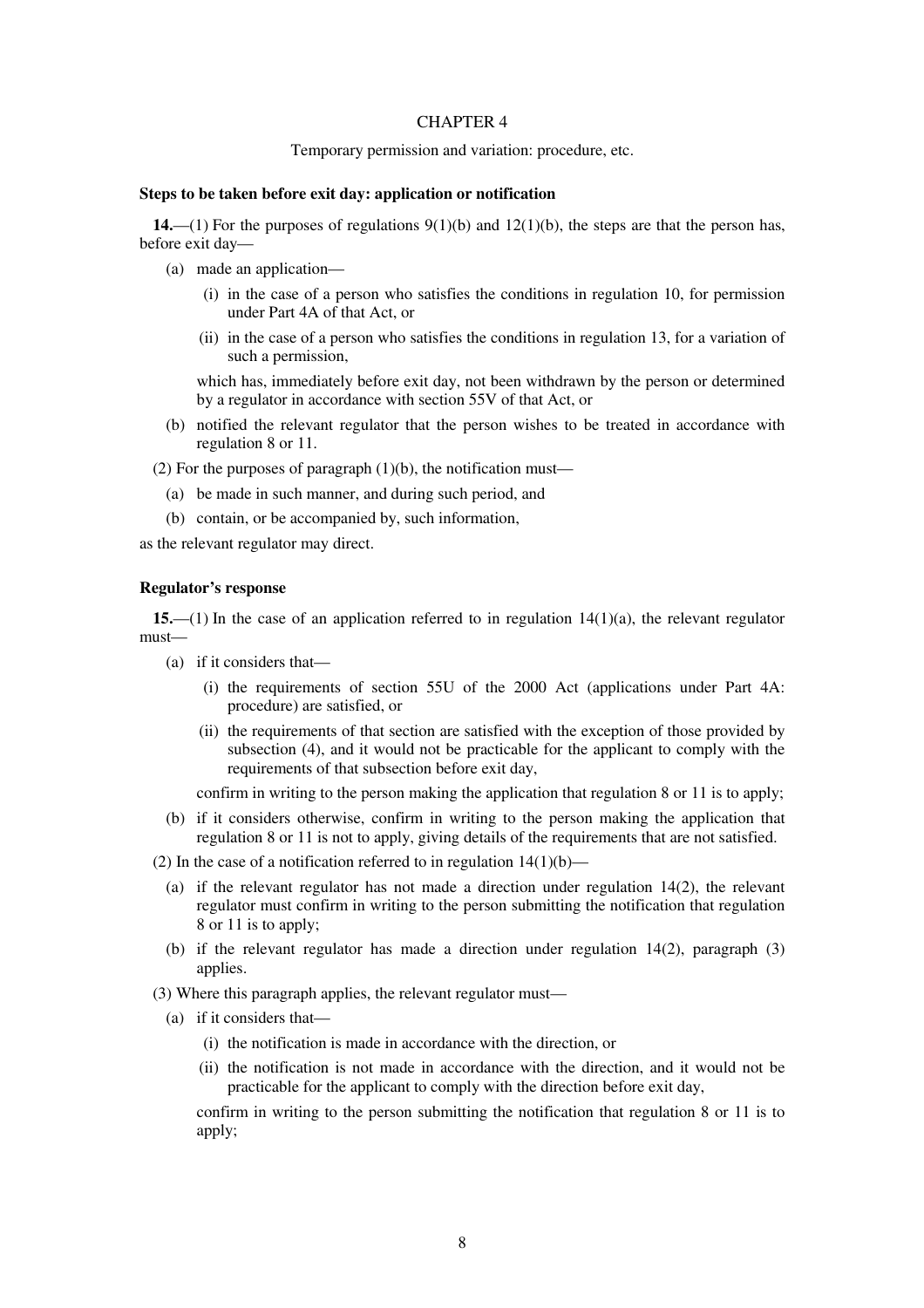(b) if it considers otherwise, confirm in writing to the person submitting the notification that regulation 8 or 11 is not to apply, giving details of the direction that has not been complied with.

#### **Further information to be supplied by a person to whom regulation 8 or 11 applies**

**16.**—(1) A person to whom regulation 8 or 11 applies must notify the relevant regulator if—

- (a) any information contained in or accompanying a notification submitted in accordance with regulation  $14(1)(b)$  changes, or
- (b) an authorisation by a home state regulator is cancelled or varied.

(2) For the purposes of paragraph (1), the notification must—

- (a) be made in such manner, and during such period, and
- (b) contain, or be accompanied by, such information,

as the relevant regulator may direct.

## CHAPTER 5

## Temporary permission and variation: duration

### **Period during which regulation 8 or 11 is to apply**

**17.**—(1) For the purposes of regulations 9(2) and 12(2), the period is one that begins with exit day and ends—

- (a) after three years beginning with the day on which exit day occurs, or
- (b) if earlier, with a day determined in accordance with paragraph (3), (5) or (7).

(2) Paragraph (3) applies where a regulator makes a determination under section 55V in respect of an application—

- (a) in the case of a person to whom regulation 8 applies, for a permission or cancellation of a permission under Part 4A of the 2000 Act, or
- (b) in the case of a person to whom regulation 11 applies, for a variation or cancellation of such a permission.
- (3) Where this paragraph applies—
	- (a) if the application is granted, the day referred to in paragraph (1)(b) is the day before the date stated in the written notice (issued in accordance with section 55V(5) of the 2000 Act) as that from which permission, variation or cancellation has effect;
	- (b) if the application for a permission or variation is refused, the day referred to in paragraph (1)(b) is the day before the day stated in the decision notice (issued in accordance with section 55X(4A) of the 2000 Act) as that on which regulation 8 or 11 ceases to apply.

(4) Paragraph (5) applies where a regulator exercises its power to cancel the Part 4A permission of a person to whom regulation 8 or 11 applies under section 55J of the 2000 Act.

(5) Where this paragraph applies, the day referred to in paragraph (1)(b) is the day before the day stated in the decision notice (issued in accordance with section 55Z(3) of the 2000 Act) as that on which regulation 8 or 11 ceases to apply.

(6) Paragraph (7) applies where—

- (a) a regulator exercises its power to vary the Part 4A permission of a person to whom regulation 11 applies under section 55J of the 2000 Act, and
- (b) as a result of the variation, there are no longer any regulated activities for which the person is treated as having permission by virtue of regulation 11.

(7) Where this paragraph applies, the day referred to in paragraph (1)(b) is the day before the day stated in the written notice (issued in accordance with section  $55Y(4)$  of the 2000 Act) as that on which a variation takes effect.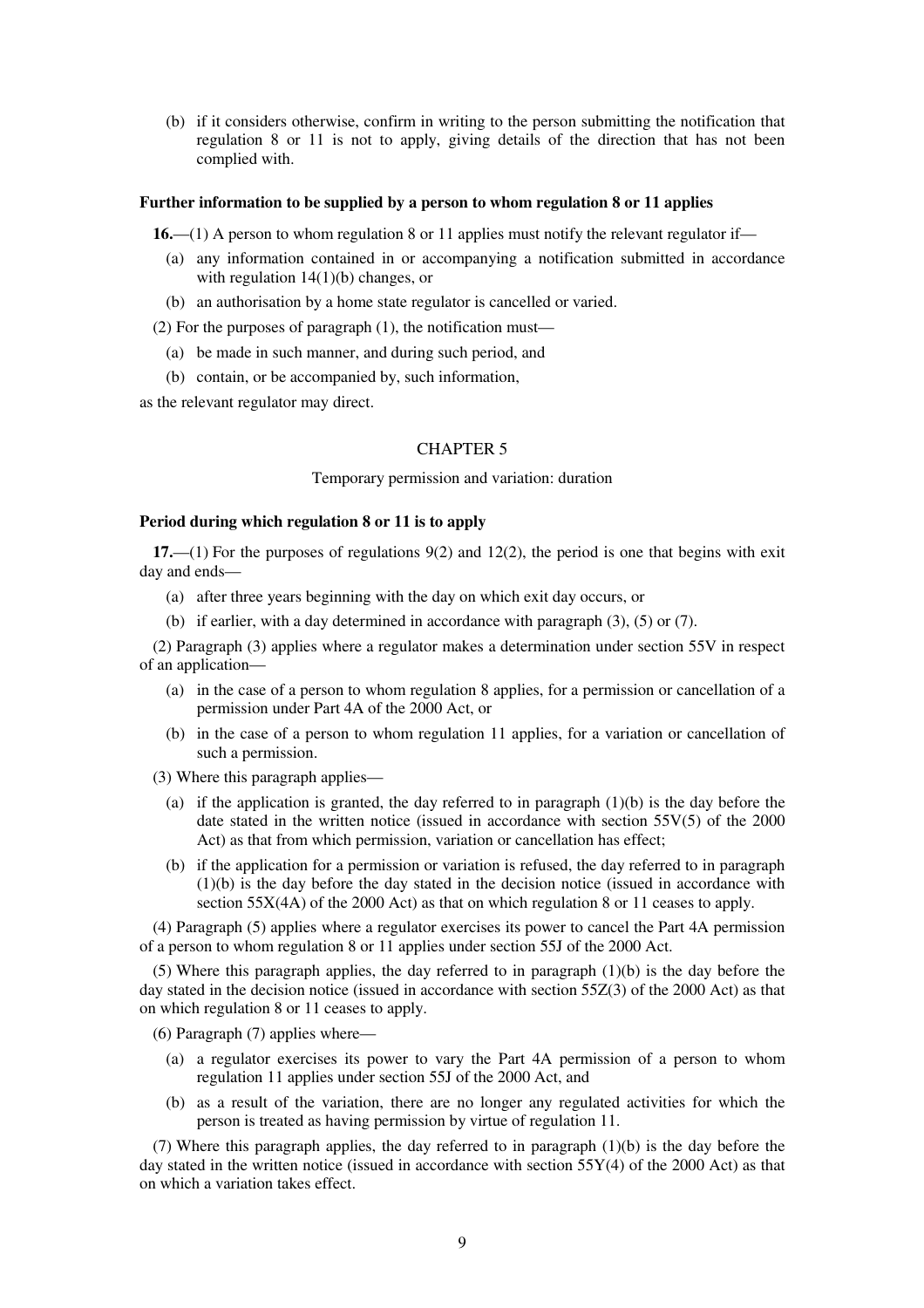(8) For the purposes of this regulation, a reference to an application for permission includes a reference to an application for a variation that is treated as an application for permission by virtue of section 55H(8) or 55I(9) of the 2000 Act.

#### CHAPTER 6

### Savings

#### **Requirements imposed by a domestic regulator**

**18.**—(1) A requirement imposed by a regulator in accordance with section 196 of the 2000 Act (power of intervention) and which has effect immediately before exit day continues to have effect on and after exit day in respect of a person to whom regulation 8 or 11 applies as if it were imposed by the regulator under—

- (a) section 55L (imposition of requirements by FCA) of that Act, or
- (b) section 55M (imposition of requirements by PRA) of that Act.

(2) In respect of a person to whom regulation 8 or 11 applies—

- (a) the FCA may exercise its power under section 55L(3) of the 2000 Act, and
- (b) the PRA may exercise its power under section 55M(3) of that Act,

if it appears that, immediately before exit day, the circumstances set out in section 194(1)(a) or (b) of that Act are satisfied in respect of the person.

(3) Paragraph (2) is without prejudice to section 55L(2) or 55M(2) of the 2000 Act.

#### **Requirements imposed by a home state regulator**

**19.**—(1) A requirement imposed by a home state regulator and which has effect immediately before exit day continues to have effect on and after that day in respect of a person to whom regulation 8 or 11 applies as if it were imposed by a regulator under—

- (a) section 55L (imposition of requirements by FCA) of the 2000 Act, or
- (b) section 55M (imposition of requirements by PRA) of that Act.

(2) The requirement only has effect in so far as it could have been imposed by a regulator under those sections.

### CHAPTER 7

#### General provision

### **Directions**

**20.** The power to give directions under this Part includes the power—

- (a) to give different directions in relation to different persons or categories of person;
- (b) to vary or revoke a previous direction.

#### **Interpretation**

**21.**—(1) In this Part—

"the FCA" means the Financial Conduct Authority;

"home state regulator" means the competent authority of an EEA state in relation to the person concerned; and "competent authority" is construed in accordance with the EU instrument by virtue of which, immediately before exit day, the person derived authorisation to carry on a regulated activity in the United Kingdom;

"the PRA" means the Prudential Regulation Authority;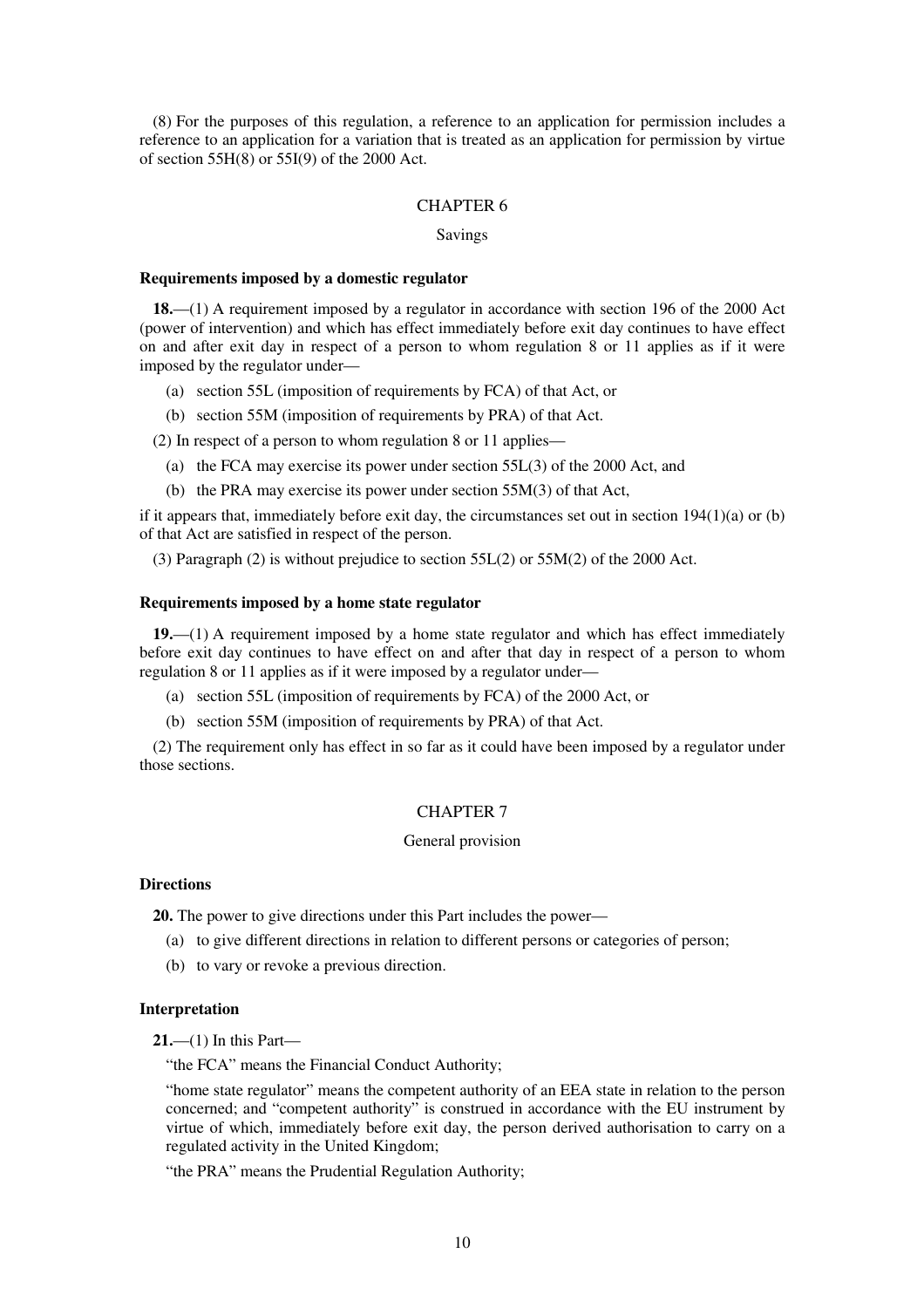"regulated activity" has the same meaning as in section 22 of the 2000 Act(**a**).

(2) A reference to the relevant regulator is, subject to a direction of the PRA or the FCA given with the consent of the other, a reference to—

- (a) the PRA, in a case where the regulated activities to which an application or notification under regulation 14 relates consist of or include a PRA-regulated activity (within the meaning of section 22A of the 2000 Act(**b**));
- (b) the FCA, in any other case.

## PART 4

### Transitional provision: miscellaneous

### **Persons to whom the modifications in regulations 23 to 25 apply**

**22.**—(1) The modifications specified in regulations 23 to 25 apply—

- (a) before exit day, in respect of a person who is authorised to carry on a regulated activity in the United Kingdom by virtue of section  $31(1)(b)$  or (c) of the 2000 Act;
- (b) on and after exit day, in respect of a person to whom regulation 8 or 11 applies.

(2) Paragraph  $(1)(a)$  only applies in respect of a person if—

- (a) an application for permission, or for the variation of a permission, under Part 4A of the 2000 Act—
	- (i) is made by the person on or after the day on which this regulation comes into force, or
	- (ii) is made by the person before the day on which this regulation comes into force and has not, immediately before that day, been determined by a regulator in accordance with section 55V of that Act, and
- (b) the application is in respect of carrying on a regulated activity, on or after exit day, that the person is authorised to carry on by virtue of section  $31(1)(b)$  or (c) of that Act.

### **Performance of regulated activities - modifications of Part 5 of the Financial Services and Markets Act 2000**

**23.**—(1) Part 5 of the Financial Services and Markets Act 2000 (performance of regulated activities) is modified as follows.

(2) That Part has effect as if, after section 59 (approval for particular arrangements), there were inserted—

## **"59ZZA Deemed approval for particular arrangements**

(1) The appropriate regulator may by notice given to an authorised person treat as approved under section 59 a person who is the subject of an application under section 60.

(2) The period during which a person may be so treated begins at such time on or after exit day as the notice may specify and ends—

- (a) after three years beginning with the day on which exit day occurs, or
- (b) if earlier—

-

 (i) if the application is granted, with the day before the day stated in the written notice (given in accordance with section  $62(1)$ ) or decision notice (given in accordance with section  $62(3)$  as that from which approval has effect;

<sup>(</sup>**a**) Section 22 is amended by section 7(1) of the Financial Services Act 2012 (c. 21) and by S.I. 2018/135.

<sup>(</sup>**b**) Section 22A is inserted by section 9 of the Financial Services Act 2012 (c. 21).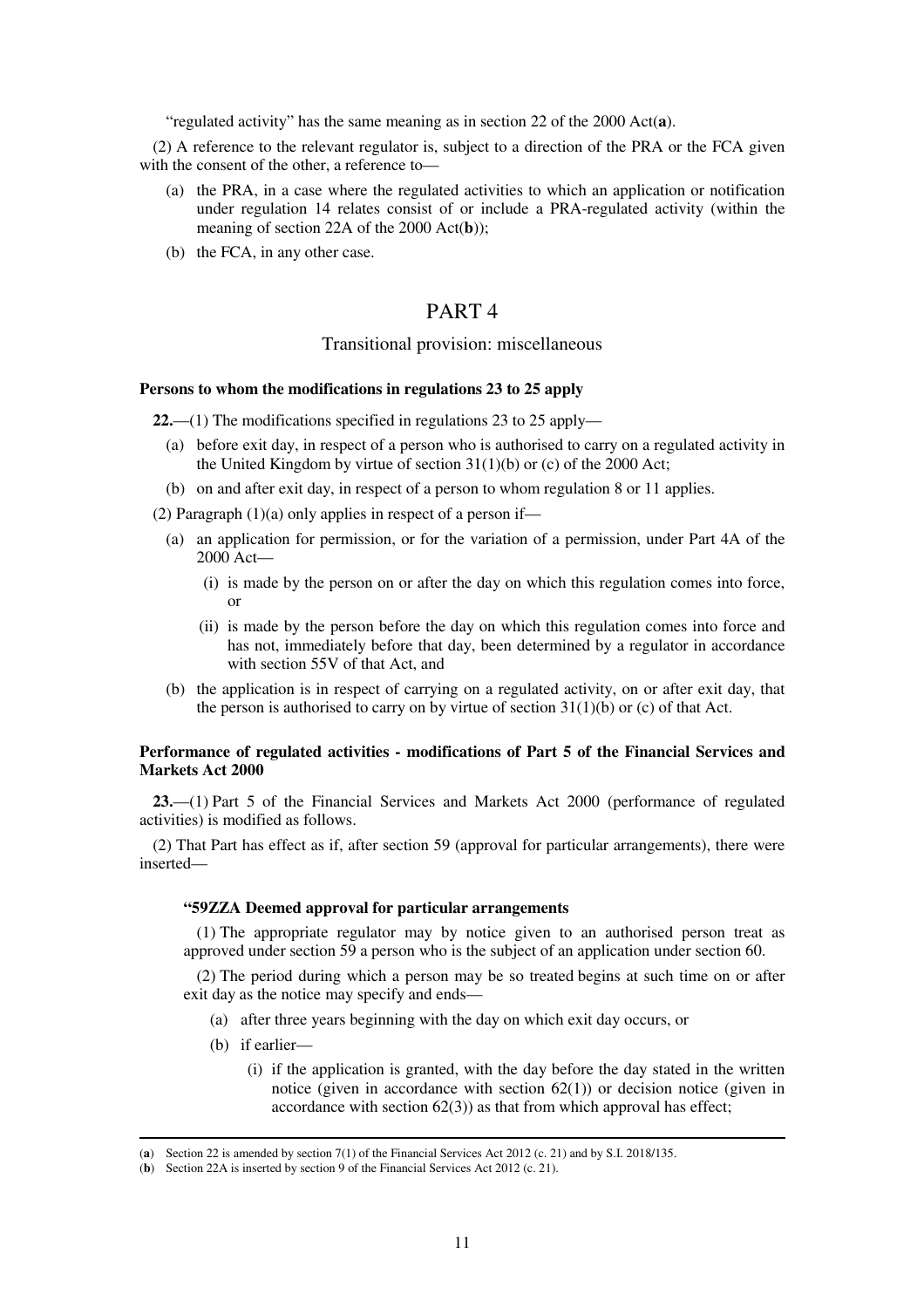- (ii) if the application is refused, with the day before the day stated in the decision notice (given in accordance with section  $62(3)$ ) as that on which the person is to cease to be treated as approved.
- (3) The period in subsection (2) is subject to—
	- (a) the withdrawal of an approval under section 63;
	- (b) the expiry of an approval under section 66(3)(ac).

(4) Reference in an enactment to an approval given by the appropriate regulator under section 59 (however expressed) is to be read, unless the contrary intention appears, as including an approval a person is treated as having by virtue of this section."

(3) Section 61 (controlled functions: determination of applications) has effect as if, for subsection (3A)(a), there were substituted—

> "(a) in any case where the application under section 60 is made by a person applying for permission, or for the variation of a permission, under Part 4A, means the period within which the application must be determined under section 55V(1) or (2), and".

(4) Section 62 (applications for approval: procedure and right to refer to Tribunal) has effect as if—

- (a) after subsection (1), there were inserted—
	- "(1A) The notice must state the day from which the approval has effect."

(b) after subsection (3), there were inserted—

"(3A) The notice must state—

- (a) where the decision is to refuse the application, the day on which the person who is the subject of an application is to cease to be treated as approved in accordance with section 59ZZA;
- (b) where the decision is to grant the application subject to conditions or for a limited period (or both), the day from which the approval has effect."

(5) Section 63 (withdrawal of approval) has effect as if, after subsection (4), there were inserted—

"(4A) If a regulator decides to withdraw an approval that a person is treated as having by virtue of section 59ZZA, the decision notice must state the day on which that approval is to cease to have effect.

(4B) For the purposes of subsection (4A), the day stated must be a day that falls before the end of the period of three years beginning with the day on which exit day occurs."

## **Financial Services Compensation Scheme - modifications of Part 15 of the Financial Services and Markets Act 2000**

**24.**—(1) Part 15 of the Financial Services and Markets Act 2000 (Financial Services Compensation Scheme) is modified as follows.

(2) Section 213 (the compensation scheme) has effect as if—

(a) after subsection (4), there were inserted—

"(4A) The compensation scheme may not provide for the scheme manager to have the power to impose levies on a person who is not to be regarded as a relevant person by virtue of subsection (9A).";

(b) after subsection (9), there were inserted—

"(9A) But a person to whom subsection (9B) applies and who, at that time—

- (a) has not established a branch in the United Kingdom, and
- (b) is treated as if—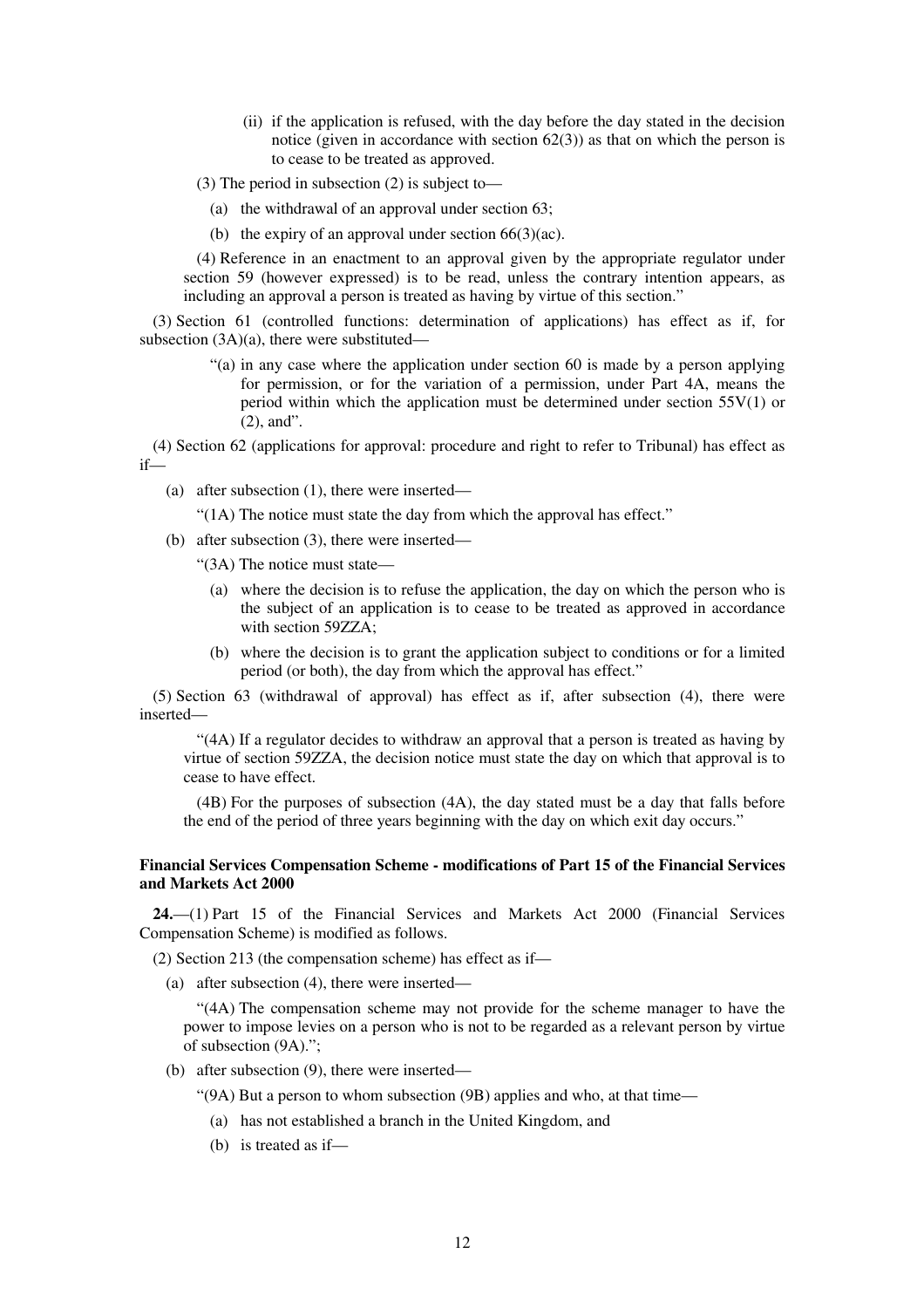- (i) the person has permission to carry on a regulated activity by virtue of regulation 8 of the EEA Passport Rights (Amendment, etc., and Transitional Provisions) (EU Exit) Regulations 2018, or
- (ii) the person's permission to carry on a regulated activity were varied in accordance with regulation 11 of those Regulations,

is not to be regarded as a relevant person in relation to a regulated activity which the person has permission to carry on by virtue of regulation 8 or 11 of those Regulations.

(9B) This subsection applies to a person who is, immediately before exit day—

- (a) a credit institution,
- (b) an insurance intermediary,
- (c) an investment firm,
- (d) a mortgage intermediary,
- (e) a management company, or
- (f) an AIFM in relation to all activities authorised by its home state regulator other than—
	- (i) any services specified by Annex I to the alternative investment fund managers directive in respect of an authorised unit trust scheme, an authorised contractual scheme or an authorised open-ended investment company, or
	- (ii) any activities undertaken as an authorised manager of an ELTIF, as permitted by the ELTIF Regulation.

(9C) For the purposes of subsection (9B)—

"AIFM" means an AIFM as defined in Article 4.1(b) of the alternative investment fund managers directive which—

- (a) is, immediately before exit day, authorised in accordance with Article 6.1 of that directive by its home state regulator to provide services specified by Annex I to that directive, and
- (b) provides those services, or services specified by Article 6.4 of that directive (discretionary portfolio management and non-core services), in the United Kingdom;

"an authorised contractual scheme" has the meaning given by section  $237(3)$ ;

"an authorised open-ended investment company" has the meaning given by section  $237(3);$ 

"an authorised unit trust scheme" has the meaning given by section 237(3);

"collective portfolio management services" means those services set out in Annex II to the UCITS directive which a management company is providing to a UCITS in the United Kingdom;

"credit institution" means a credit institution as defined in Article 4.1(1) of Regulation (EU) No 575/2013 of the European Parliament and of the Council of 26th June 2013 on prudential requirements for credit institutions and investment firms and amending Regulation (EU) No 648/2012 which is, immediately before exit day, authorised (within the meaning of Article 8 of Directive 2013/36/EU of the European Parliament and of the Council of 26th June 2013 on access to the activity of credit institutions and the prudential supervision of credit institutions and investment firms, amending Directive 2002/87/EC and repealing Directives 2006/48/EC and 2006/49/EC) by its home state regulator;

"ELTIF" means a UK AIF that is, immediately before exit day, authorised by the FCA as a European long-term investment fund under Article 6 of the ELTIF Regulation;

"ELTIF Regulation" means Regulation (EU) No 2015/760 of the European Parliament and of the Council of 29th April 2015 on European Long-term Investment Funds;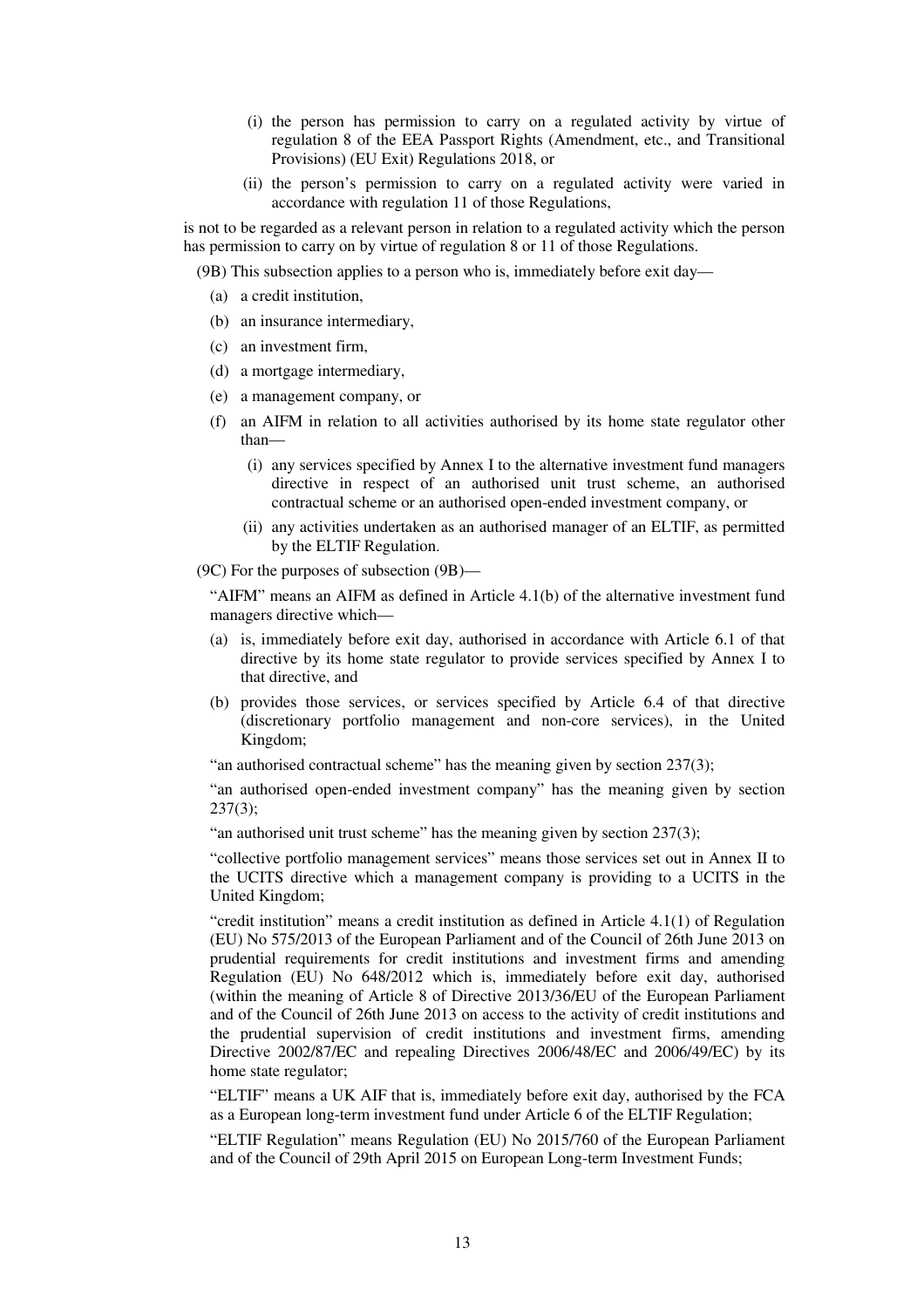"insurance intermediary" means an insurance intermediary or an ancillary insurance intermediary as defined in Article 2.1(3) and (4) of Directive 2016/97/EC of the European Parliament and of the Council of 20th January 2016 on insurance distribution (recast) which is, immediately before exit day, registered (under Article 3 of that Directive) by its home state regulator;

"investment firm" means an investment firm as defined in Article 4.1(1) of Directive 2014/65/EU of the European Parliament and of the Council of 15th May 2014 on markets in financial instruments and amending Directive 2002/92/EC and Directive 2011/61/EU which is, immediately before exit, authorised (within the meaning of Article 5 of that Directive) by its home state regulator;

"management company" means a management company as defined in Article 2.1(b) of the UCITS directive which—

- (a) is, immediately before exit day, authorised (within the meaning of Article 6 of that Directive) by its home state regulator to provide services of the kind specified by Article 6.3 of the UCITS directive (management of portfolios of investments) except collective portfolio management services, and
- (b) is providing those services in the United Kingdom;

"mortgage intermediary" means—

- (a) a credit intermediary as defined in Article 4(5) of Directive 2014/17/EU of the European Parliament and of the Council of 4th February 2014 on credit agreements for consumers relating to residential immovable property and amending Directives 2008/48/EC and 2013/36/EU and Regulation (EU) No 1093/2010, or
- (b) a person providing advisory services as defined in Article 4(21) of that Directive,

which is, immediately before exit day, admitted (in accordance with Article 29.1 of that Directive) by its home state regulator;

"UCITS" means an undertaking for collective investment in transferable securities which is, immediately before exit day, authorised in accordance with Article 5 of the UCITS directive;

"UK AIF" has the meaning given in regulation 2 of the Alternative Investment Fund Managers Regulations 2013."

(3) Section 224 (scheme manager's power to inspect documents held by Official Receiver, etc.) has effect as if, after subsection (3), there were inserted—

"(3A) But a person who is not to be regarded as a relevant person for the purposes of section 213, by virtue of subsection (9A) of that section, is not to be regarded as a relevant person for the purposes of this section."

#### **Insurance and reinsurance - modification of Part 4 of the Solvency 2 Regulations 2015**

**25.**—(1) The Solvency 2 Regulations 2015(**a**) (approvals) are modified as follows.

(2) Regulation 48 (models) has effect as if, in paragraph (4), for the words from "six months" to the end there were substituted "three years beginning with the day on which exit day occurs."

(3) Part 4 has effect as if, after Chapter 2, there were inserted—

## "CHAPTER 2A

#### Deemed approval

**54A.**—(1) A person to whom regulation 8 or 11 of the EEA Passport Rights (Amendment etc., and Transitional Provisions) Regulations 2018 applies is to be treated as if the PRA

<sup>(</sup>**a**) S.I. 2015/575.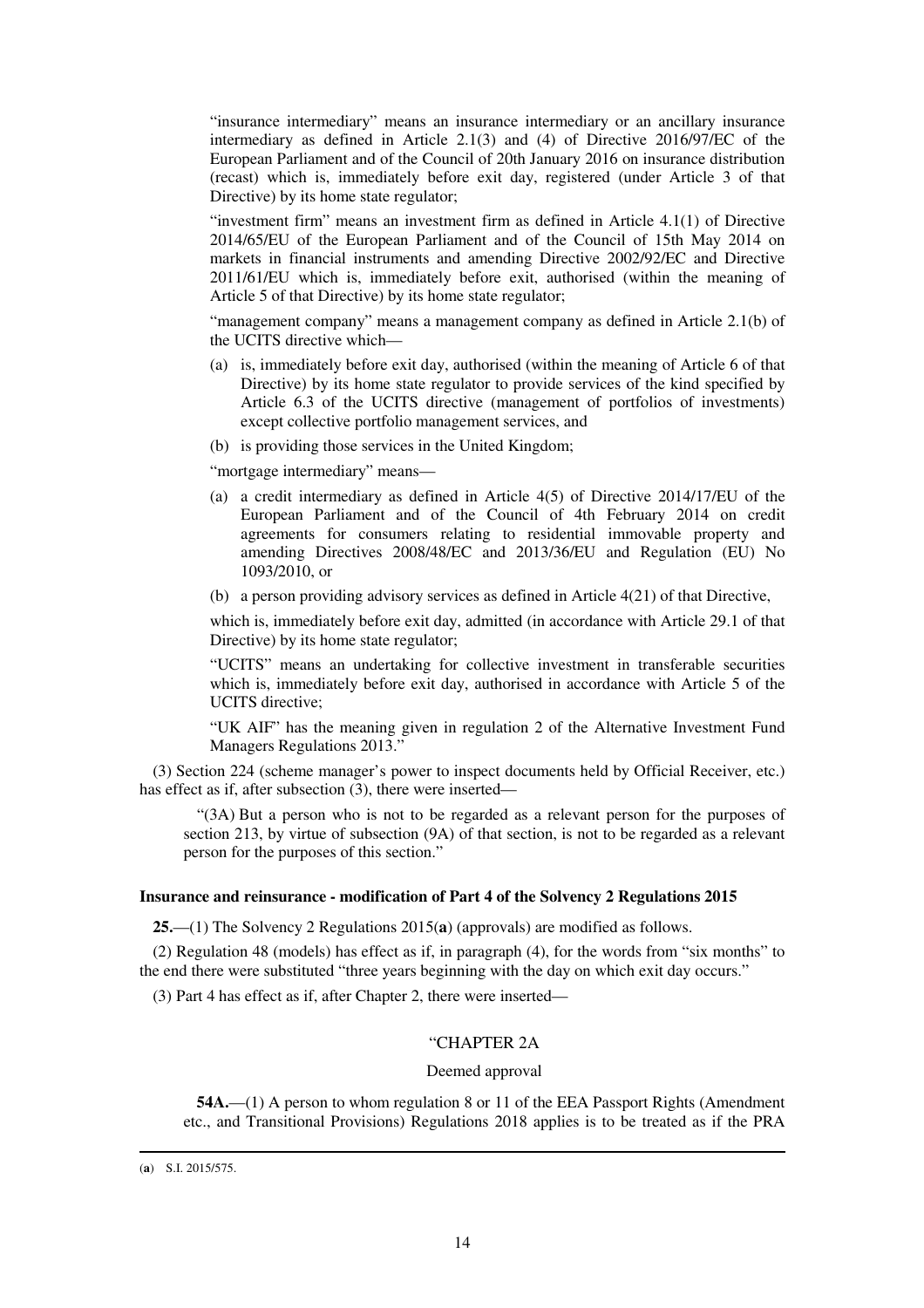has granted to the person an approval, determined in accordance with paragraphs (2) and (3), with respect to the person carrying on business in the UK through a branch.

(2) In respect of a person—

- (a) who, immediately before exit day, is approved by a supervisory authority of an EEA State—
	- (i) in respect of the matter mentioned in the first column of the following table and
	- (ii) under the provision of the Solvency 2 Directive mentioned in the corresponding entry in the second column of the table, and
- (b) whose approval is applicable to the person's permanent presence in the UK,

the approval a person is treated as having is the approval mentioned in the corresponding entry in the third column of the table.

| Solvency 2 approval                                                                                                       | Approval<br>granted<br>by<br>supervisory authority of an<br><b>EEA</b> State | Deemed approval granted<br>by the PRA |
|---------------------------------------------------------------------------------------------------------------------------|------------------------------------------------------------------------------|---------------------------------------|
| Matching adjustment to the<br>relevant risk-free interest<br>rate term structure                                          | Article 77b of the Solvency<br>2 Directive                                   | Regulation 42                         |
| Volatility adjustment to the<br>relevant risk-free interest<br>rate term structure                                        | Article 77d of the Solvency<br>2 Directive                                   | Regulation 43                         |
| Ancillary own funds                                                                                                       | Article 90 of the Solvency 2<br>Directive                                    | <b>Regulation 44</b>                  |
| Classification of own funds                                                                                               | Article 95 of the Solvency 2<br>Directive                                    | Regulation 46                         |
| Full and partial internal<br>model                                                                                        | Article 112 and 113 of the<br>Solvency 2 Directive                           | Regulation $48(1)(a)$                 |
| Group internal model to<br>calculate the solvency<br>capital requirement of an<br>insurance or reinsurance<br>undertaking | Article 231 or $233(5)$ of the<br>Solvency 2 Directive                       | Regulation $48(1)(a)$                 |
| Policy for changing a full<br>and partial internal model                                                                  | Article 115 of the Solvency<br>2 Directive                                   | Regulation $48(1)(c)$                 |
| Transitional measure on<br>risk-free interest rates                                                                       | Article 308c of the Solvency<br>2 Directive                                  | Regulation 53                         |
| Transitional measure on<br>technical provisions                                                                           | Article 308d of the Solvency<br>2 Directive                                  | Regulation 54                         |
| Design of the basic solvency<br>capital requirement                                                                       | Article $104(7)$ of the<br>Solvency 2 Directive                              | Regulation 47                         |

(3) In respect of a person—

- (a) who, immediately before exit day, is applying a volatility adjustment to the relevant risk-free interest rate term structure in order to calculate the best estimate referred to in Article 77(2) of the Solvency 2 Directive on a date specified by the PRA, and
- (b) whose approval by a supervisory authority of an EEA State is not required,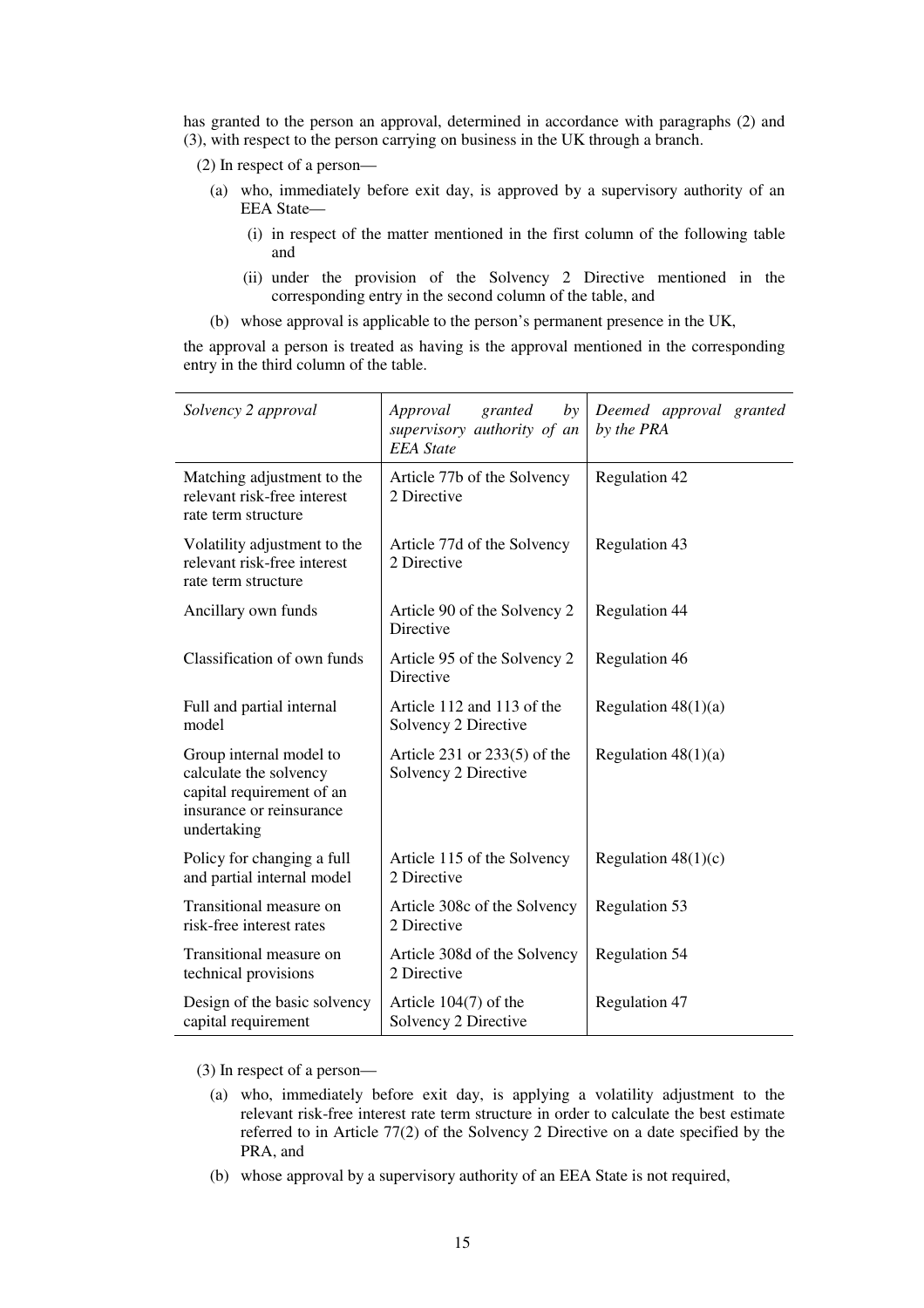the approval a person is treated as having is an approval under regulation 43."

(4) Regulation 55 (decisions: written notices) has effect as if, after paragraph (2), there were inserted—

"(2A) If the PRA revokes an approval, the written notice must, where applicable, state the day on which regulation 54A ceases to apply.

(2B) For the purposes of paragraph (2A), the day stated must be a day that falls before the end of the period of three years beginning with the day on which exit day occurs."

#### **Persons who cease to be authorised to carry on a regulated activity before exit day**

**26.**—(1) The modifications specified in paragraphs (2) and (3) apply in respect of a person to whom, before exit day, regulation  $22(1)(a)$  ceases to apply.

(2) Section 61 of the 2000 Act (determination of applications) has effect as if, for subsection (3A)(a), there were substituted—

> "(a) in any case where the application under section 60 is made by a person applying for permission, or for the variation of a permission, under Part 4A, means the period within which the application must be determined under section 55V(1) or (2), and".

(3) Regulation 48 of the Solvency 2 Regulations 2015 (models) has effect as if, in paragraph (4), for the words from "its receipt" to the end there were substituted "the day on which regulation 22(1)(a) ceased to apply in respect of the applicant."

## PART 5

## Power to amend time limits

## **Power to amend time limits imposed by modifications under these Regulations**

**27.**—(1) The Treasury may by regulations made by statutory instrument amend—

- (a) regulation  $6(7)(a)$  and (b) to extend the period during which an application under section 55V of the 2000 Act must be determined,
- (b) regulation  $17(1)(a)$  to extend the period during which regulation 8 or 11 applies, and
- (c) regulation 25(2) to extend the period during which an application under regulation 48 of the Solvency 2 Regulations 2015 must be determined,

if the Treasury considers it necessary to do so.

-

(2) The Treasury may only make regulations under paragraph (1) if, no later than six months before the end of the period to be extended, the Financial Conduct Authority and the Prudential Regulation Authority have submitted to the Treasury a joint assessment as to the effect of extending, and not extending, the period on—

- (a) persons (in general) to whom regulation 8 or 11 applies,
- (b) the UK financial system (within the meaning of section 1I of the 2000 Act(**a**)), and
- (c) the ability of the Financial Conduct Authority and Prudential Regulation Authority to discharge their functions in a way that advances their objectives under Part 1A of the 2000 Act(**b**).

(3) Regulations under paragraph (1) may not extend the period for the time being by more than 12 months.

<sup>(</sup>**a**) Section 1I is inserted by section 6(1) of the Financial Services Act 2012 (c. 21).

<sup>(</sup>**b**) Part 1A is inserted by section 6(1) of the Financial Services Act 2012 (c. 21).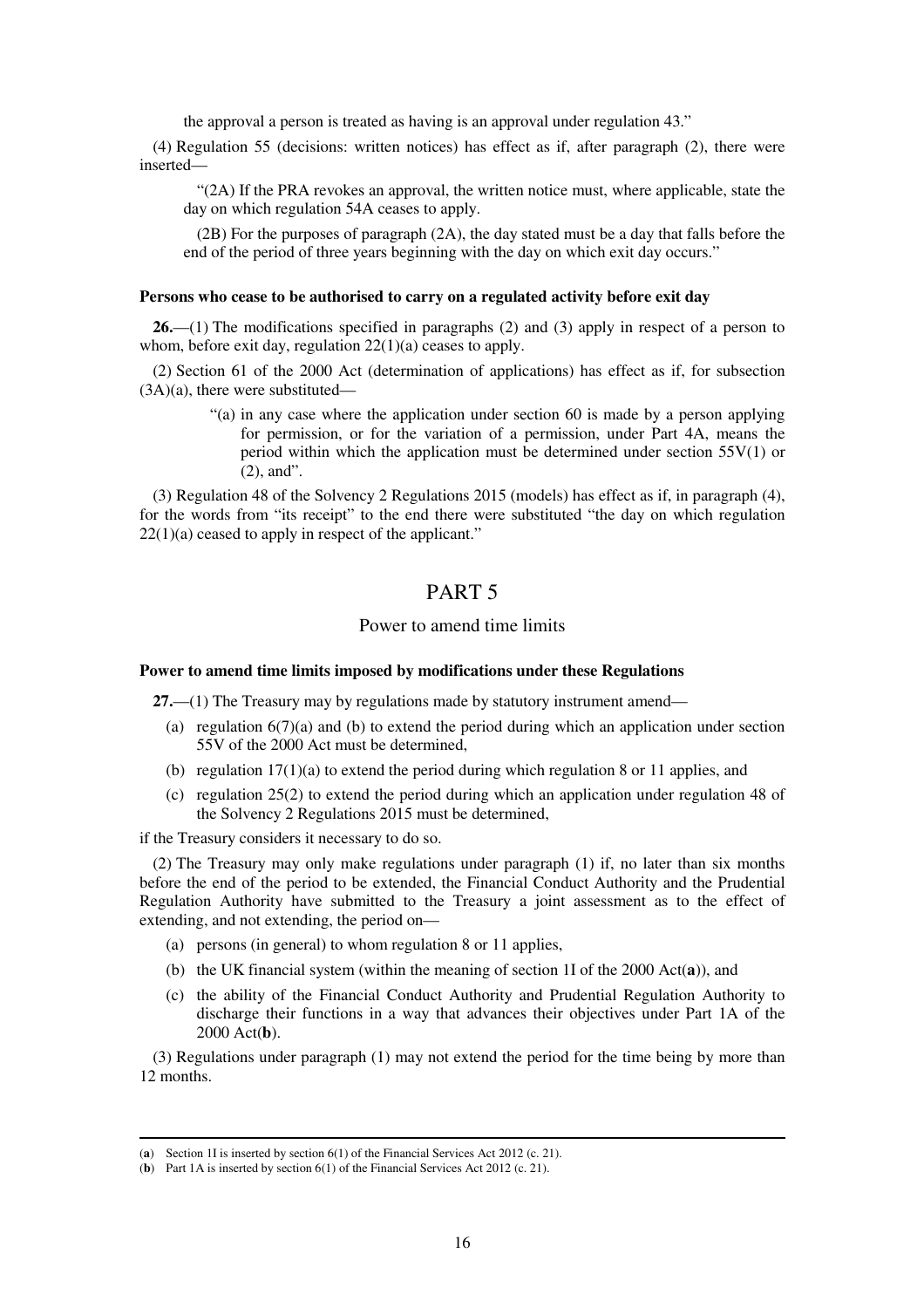(4) Regulations under paragraph (1) may make consequential amendments to regulation  $6(7)(c)$ ,  $(8)$  and  $(9)$ , regulation 23 $(2)$  and regulation 25 $(4)$ .

(5) A statutory instrument which contains regulations under paragraph (1) is subject to annulment in pursuance of a resolution of either House of Parliament.

*Mike Freer Rebecca Harris*  6th November 2018 Two of the Lords Commissioners of Her Majesty's Treasury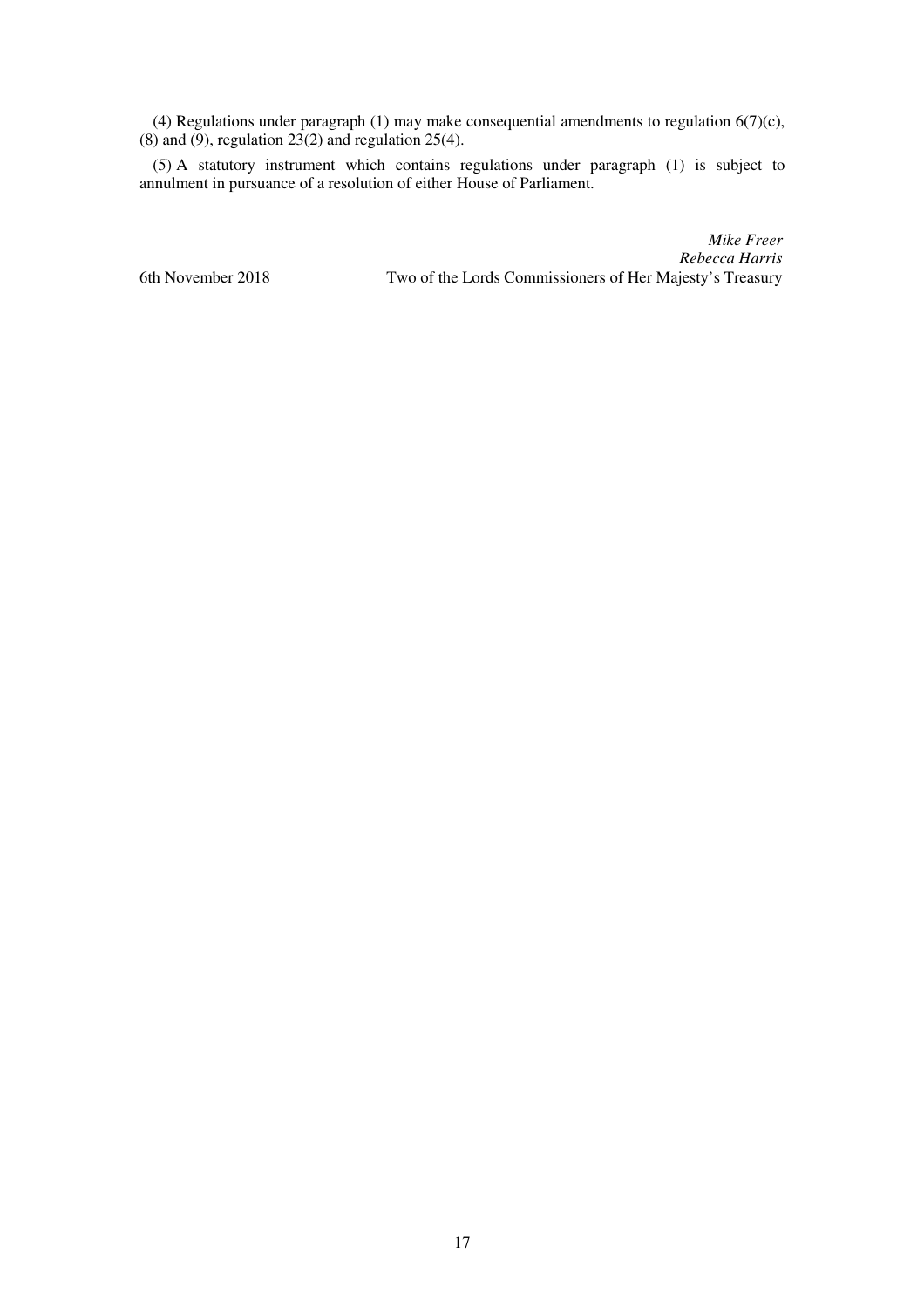## SCHEDULE Regulation 3

## Consequential amendments

## PART 1

## The Financial Services and Markets Act 2000 (c. 8)

**1.** The Financial Services and Markets Act 2000(**a**) is amended as follows.

**2.** In section 3E (memorandum of understanding)(**b**), omit subsection (2)(f) and (k).

**3.** Omit section 34 (EEA firms)(**c**).

**4.** Omit section 35 (Treaty firms)(**d**).

**5.** In section 55A (application for permission)(**e**), omit subsection (4).

**6.** In section 55Q (exercise of power in support of overseas regulator)(**f**), omit subsection (2).

**7.** In section 55R (persons connected with an applicant)(**g**), omit subsections (2) to (3B).

**8.**—(1) Section 55X (determination of applications: warning notices and decision notices)(**h**) is amended as follows.

(2) In subsection (2), omit "(unless subsection (3) applies)".

(3) Omit subsection (3).

**9.** In section 137A (the FCA's general rules)(**i**), omit subsection (5).

**10.** In section 137G (the PRA's general rules)(**j**), omit subsection (5).

**11.** In section 168 (appointment of persons to carry out investigations in particular cases)(**k**), in subsection (1)(b), omit "or under Schedule 4".

**12.** Omit Part 13 (incoming firms: intervention by FCA or PRA), except for, in section 195 (exercise of power in support of overseas regulator), subsections (3) and (4).

**13.** Omit Part 13A (enhanced supervision of firms exercising rights under the Insurance Distribution Directive)(**l**).

**14.** In section 213 (the compensation scheme)(**m**), omit subsections (10) and (11).

**15.** In section 214 (provisions of the scheme: general), omit subsection (5).

**16.** In section 224 (scheme manager's power to inspect documents held by Official Receiver etc.), omit subsection (4).

<sup>(</sup>**a**) 2000 c. 8.

<sup>(</sup>**b**) Inserted by section 6(1) of the Financial Services Act 2012 (c. 21).

<sup>(</sup>**c**) Amended by paragraph 27 of Schedule 4 to the Financial Services Act 2012 (c. 21).

<sup>(</sup>**d**) Amended by paragraph 28 of Schedule 4 to the Financial Services Act 2012 (c. 21).

<sup>(</sup>**e**) Inserted by section 11(2) of the Financial Services Act 2012 (c. 21) and amended by S.I. 2018/135.

<sup>(</sup>**f**) Inserted by section 11(2) of the Financial Services Act 2012 (c. 21).

<sup>(</sup>**g**) Inserted by section 11(2) of the Financial Services Act 2012 (c. 21) and amended by S.I. 2017/701.

<sup>(</sup>**h**) Inserted by section 11(2) of the Financial Services Act 2012 (c. 21) and amended by S.I. 2018/135.

<sup>(</sup>**i**) Inserted by section 24(1) of the Financial Services Act 2012 (c. 21). (**j**) Inserted by section  $24(1)$  of the Financial Services Act 2012 (c. 21).

<sup>(</sup>**k**) Amended by paragraph 8(1) and (2) of Schedule 12 to the Financial Services Act 2012 (c. 21) and S.I. 2016/680.

<sup>(</sup>**l**) Inserted by S.I. 2018/546.

<sup>(</sup>**m**) Amended by S.I. 2011/1613.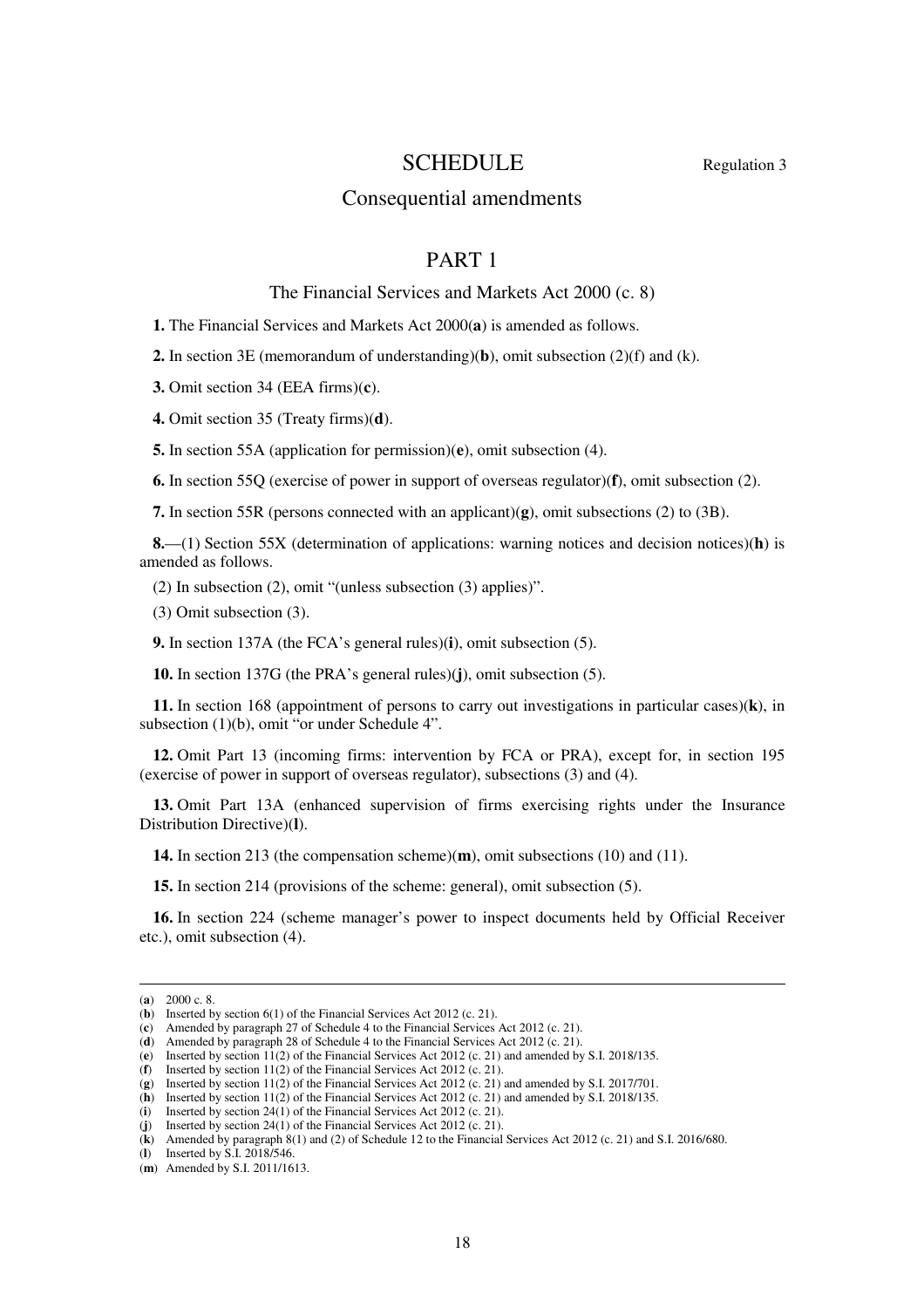**17.** In section 234K (duty to consider exercise of powers under Competition Act 1998)(**a**), in subsection (3), omit paragraph (f).

**18.** In section 313D (interpretation of Part 18A)(**b**), in subsection (1), in the definition of "institution", omit from "but does not include" to the end.

**19.** Omit section 368 (winding-up petitions: EEA and Treaty firms)(**c**).

**20.**—(1) Section 425 (expressions relating to authorisation elsewhere in the single market)(**d**) is amended as follows.

- (2) Omit subsection (2).
- (3) In the heading, omit "elsewhere".

**21.** In Schedule 1ZA (the Financial Conduct Authority)(**e**), in Part 3 (penalties and fees), omit paragraph 24(a) (together with the final "or").

**22.** In Schedule 1ZB (the Prudential Regulation Authority)(**f**), in Part 3 (penalties and fees), omit paragraph 32(a) (together with the final "or").

**23.**—(1) Schedule 6 (threshold conditions) is amended as follows.

(2) Omit Part 1F (authorisation under Schedule 3)(**g**).

(3) Omit Part 1G (authorisation under Schedule 4)(**h**).

## PART 2

## Other primary legislation

#### **Agricultural Credits Act 1928 (c. 43)**

**24.** In section 5 of the Agricultural Credits Act 1928(**i**) (agricultural charges on farming stock and assets), in the definition of "Bank" in subsection (7), omit paragraph (c).

### **Solicitors Act 1974 (c. 47)**

**25.** In section 87 of the Solicitors Act 1974(**j**) (interpretation)—

- (a) in the definition of "bank" in subsection  $(1)$ 
	- (i) for ", a person" substitute "or a person";
	- (ii) omit from "or an EEA firm" to the end;
- (b) in subsection (1A), omit paragraphs (c) (together with the final "or") and (d).

<sup>(</sup>**a**) Inserted by paragraphs 1 and 3 of Schedule 8 to the Financial Services (Banking Reform) Act 2013 (c. 33).

<sup>(</sup>**b**) Inserted by S.I. 2007/126 and amended by section 36(a) of the Financial Services Act 2012 (c. 21), S.I. 2013/3115 and S.I. 2017/701.

<sup>(</sup>**c**) Amended by paragraphs 1 and 15 of Schedule 14 to the Financial Services Act 2012 (c. 21).

<sup>(</sup>**d**) Amended by S.I. 2003/2066, S.I. 2004/3379, S.I. 2006/2975, S.I. 2007/126, S.I. 2007/3253, S.I. 2012/1906, S.I. 2013/1773,

S.I. 2013/3115, S.I. 2015/575 and S.I. 2015/910.

<sup>(</sup>**e**) Inserted by Schedule 3 to the Financial Services Act 2012 (c. 21). (**f**) Inserted by Schedule 3 to the Financial Services Act 2012 (c. 21).

<sup>(</sup>**g**) Inserted by S.I. 2013/555.

<sup>(</sup>**h**) Inserted by S.I. 2013/555.

 $(i)$  1928 c. 43. The definition "Bank" in section 1(7) is substituted by S.I. 2001/3649.

<sup>(</sup>**j**) 1974 c. 47. The definition of "bank" in section 1(1) is substituted by S.I. 2001/3649. Section 1(1A) is inserted by S.I. 2001/3649.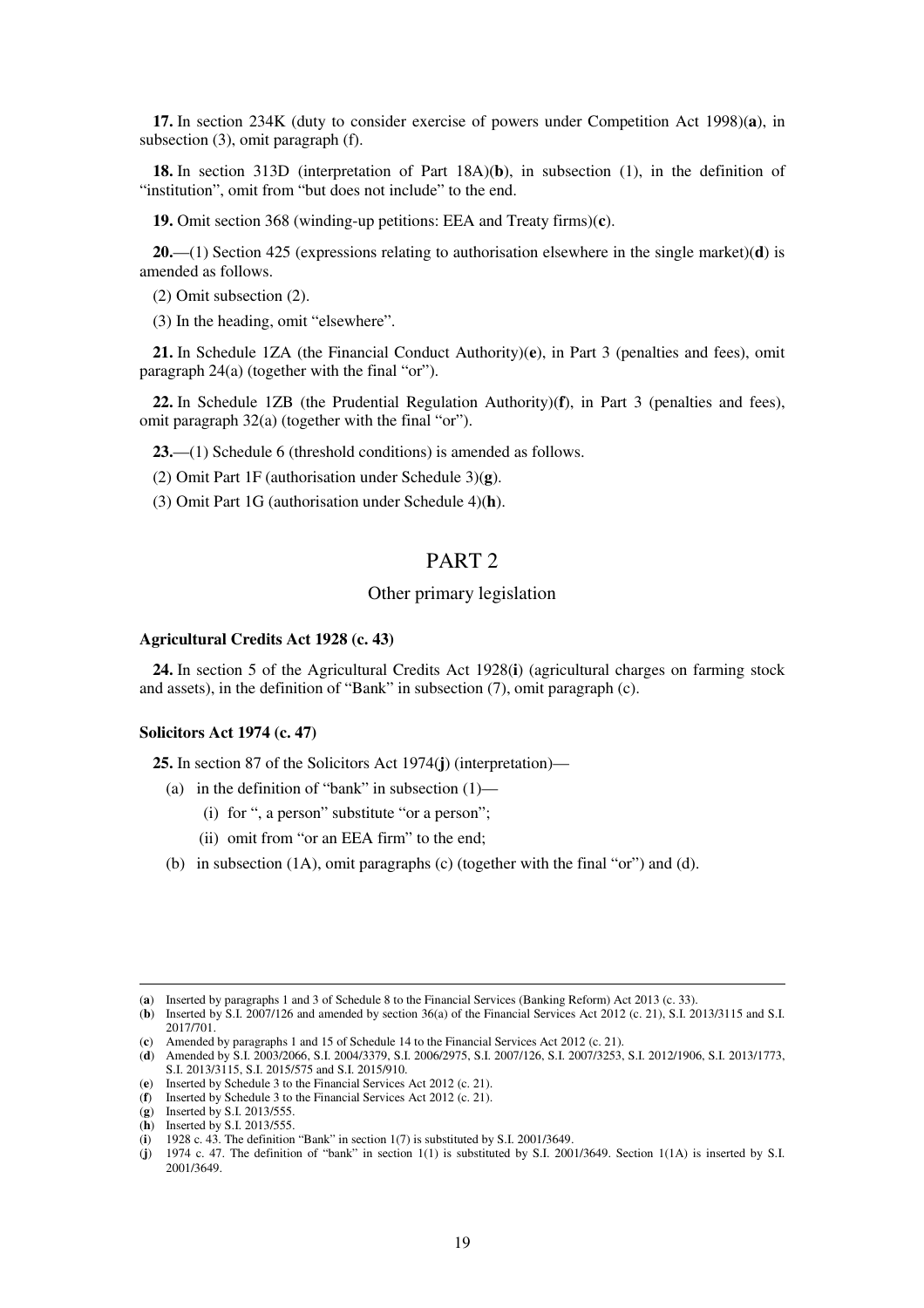#### **Judicial Pensions Act 1981 (c. 20)**

**26.** In section 33A of the Judicial Pensions Act 1981(**a**) (voluntary contributions)—

- (a) in subsection (9)—
	- (i) in the definition of "authorised provider", omit paragraphs (b) (together with the final "or") and (c);
	- (ii) in the definition of "insurer", omit paragraph (b);
- (b) omit subsections (9B) to (9E).

#### **Administration of Justice Act 1985 (c. 61)**

**27.** In section 21 of the Administration of Justice Act 1985(**b**) (professional indemnity and compensation), in subsection (5), omit paragraphs (b) (together with the final "or") and (c).

#### **Housing Act 1985 (c. 68)**

**28.** In section 622 of the Housing Act 1985(**c**) (minor definitions: general), in subsection (1)—

- (a) in the definition of "authorised deposit taker", omit paragraph (b) and the "or" before it;
- (b) in the definition of "authorised insurer", omit paragraph (b) and the "or" before it;
- (c) in the definition of "authorised mortgage lender", omit paragraphs (b) (together with the final "or") and (c).

#### **Building Societies Act 1986 (c. 53)**

**29.**—(1) The Building Societies Act 1986(**d**) is amended as follows.

(2) In section 9A (restrictions on certain transactions), in subsection (5), omit paragraph (b) and the "or" before it.

(3) In section 98 (transfers of business: supplementary provisions), in subsection (3), omit paragraph (c)(ii) and the "or" before it.

#### **Access to Medical Reports Act 1988 (c. 28)**

**30.** In section 2 of the Access to Medical Reports Act 1988(**e**) (interpretation), in the definition of "insurer" in subsection (1), omit paragraph (b).

#### **Road Traffic Act 1988 (c. 52)**

-

**31.** In section 95 of the Road Traffic Act 1988(**f**) (notification of refusal of insurance on grounds of health), in subsection (3), omit paragraph (b) and the "or" before it.

<sup>(</sup>**a**) 1981 c. 20. Section 33A is inserted by section 82(1) of the Courts and Legal Services Act 1990 (c. 41); the definitions of "authorised provider" and "insurer" in subsection (9) are substituted by S.I. 2001/3649; subsections (9B) to (9E) are inserted by S.I. 2001/3649.

<sup>(</sup>**b**) 1985 c. 61. Section 21(5) is substituted by S.I. 2001/3649.

<sup>(</sup>**c**) 1985 c. 68. Section 622(1) was so numbered by S.I. 2001/3649; the definitions of "authorised deposit taker" and "authorised insurer" are inserted by S.I. 2001/3649; the definition "authorised mortgage lender" is inserted by section 307(2) of the Housing and Regeneration Act 2008 (c. 17).

<sup>(</sup>**d**) 1986 c. 53. Section 9A is inserted by section 10 of the Building Societies Act 1997 (c. 32); subsection (5)(a) and (b) are substituted by S.I. 2001/3649. Section 98(3)(c)(i) and (ii) are substituted by S.I. 2001/3649.

<sup>(</sup>**e**) 1988 c. 28. The definition of "insurer" in section 2(1) is substituted by S.I. 2001/3649.

<sup>(</sup>**f**) 1988 c. 52. Section 95(3) is substituted by S.I. 2001/3649.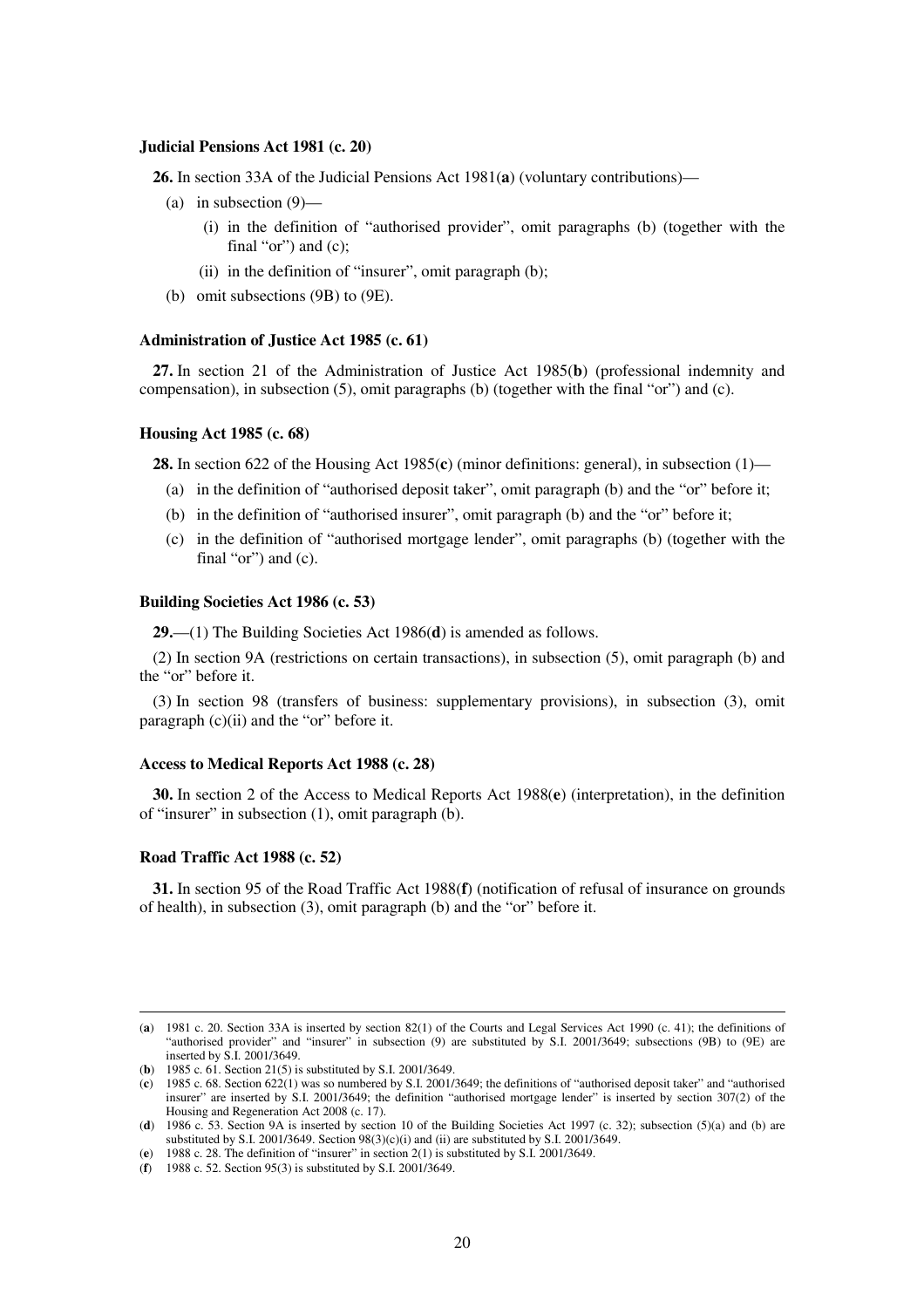#### **Social Security Administration Act 1992 (c. 5)**

**32.** In section 109B of the Social Security Administration Act 1992(**a**) (power to require information), in subsection (7)—

- (a) in the definition of "bank", omit paragraph (b) (but not the final "or");
- (b) in the definition of "insurer", omit paragraph (b) and the "or" before it.

#### **Judicial Pensions and Retirement Act 1993 (c. 8)**

**33.**—(1) The Judicial Pensions and Retirement Act 1993(**b**) is amended as follows.

(2) In section 10 (additional benefits from voluntary contributions)—

- (a) in subsection (8)—
	- (i) in the definition of "authorised provider", omit paragraphs (b) (together with the final "or") and  $(c)$ ;
	- (ii) in the definition of "insurer", omit paragraph (b);
- (b) omit subsections (8B) to (8E).

(3) In Schedule 2 (transfer of accrued benefits), in the definition of "authorised insurer" in paragraph 1(1), omit paragraph (ii) and the "or" before it.

#### **Social Security (Recovery of Benefits) Act 1997 (c. 27)**

**34.** In Schedule 1 to the Social Security (Recovery of Benefits) Act 1997(**c**) (compensation payments), in paragraph 5, omit sub-paragraph (2)(b) at the "or" before it.

#### **Bank of England Act 1998 (c. 11)**

**35.**—(1) The Bank of England Act 1998(**d**) is amended as follows.

(2) In section 17 (power to obtain information), in subsection (7), omit paragraph (b) and the "or" before it.

(3) In Schedule 2 (cash ratio deposits), in paragraph 1, omit sub-paragraph (1A)(d) and the "or" before it.

#### **Trustee Act 2000 (c. 29)**

-

**36.** In section 29 of the Trustee Act 2000(**e**) (remuneration of certain trustees), in subsection (3A), omit paragraph (b) and the "or" before it.

#### **Anti-terrorism, Crime and Security Act 2001 (c. 24)**

**37.** In Schedule 1 to the Anti-terrorism, Crime and Security Act 2001(**f**) (forfeiture of terrorist property), in paragraph 10R (meaning of "bank"), omit sub-paragraph (2)(c).

<sup>(</sup>**a**) 1992 c. 5. Section 109B is inserted by paragraph 2 of Schedule 6 to the Child Support, Pensions and Social Security Act 2000 (c. 19); subsection (7) is inserted by section 1(4) of the Social Security Fraud Act 2001 (c. 11); the definition of "bank" and "insurer" in subsection (7) are respectively substituted and inserted by S.I. 2002/817.

<sup>(</sup>**b**) 1993 c. 8. The definitions of "authorised provider" and "insurer" in section 10(8) are respectively substituted and inserted by S.I. 2001/3649; subsections (8B) to (8E) are inserted by S.I. 2001/3649. Paragraph 1(1) is numbered as such, and the definition of "authorised insurer" in inserted by, S.I. 2001/3649

<sup>(</sup>**c**) 1997 c. 27. Paragraph 5(2) of Schedule 1 is inserted by S.I. 2001/3649.

<sup>(</sup>**d**) 1998 c. 11. Section 17(7) is inserted by S.I. 2001/3649. Paragraph 1(1A) of Schedule 2 is inserted by S.I. 2001/3649.

<sup>(</sup>**e**) 2000 c. 29. Section 29(3A) is inserted by inserted by paragraph 90(1) and (3) of Schedule 18 to the Financial Services Act 2012 (c. 21).

<sup>(</sup>**f**) 2001 c. 24. Paragraph 10R is inserted by paragraphs 1 and 2 of Schedule 4 to the Criminal Finances Act 2017 (c. 22).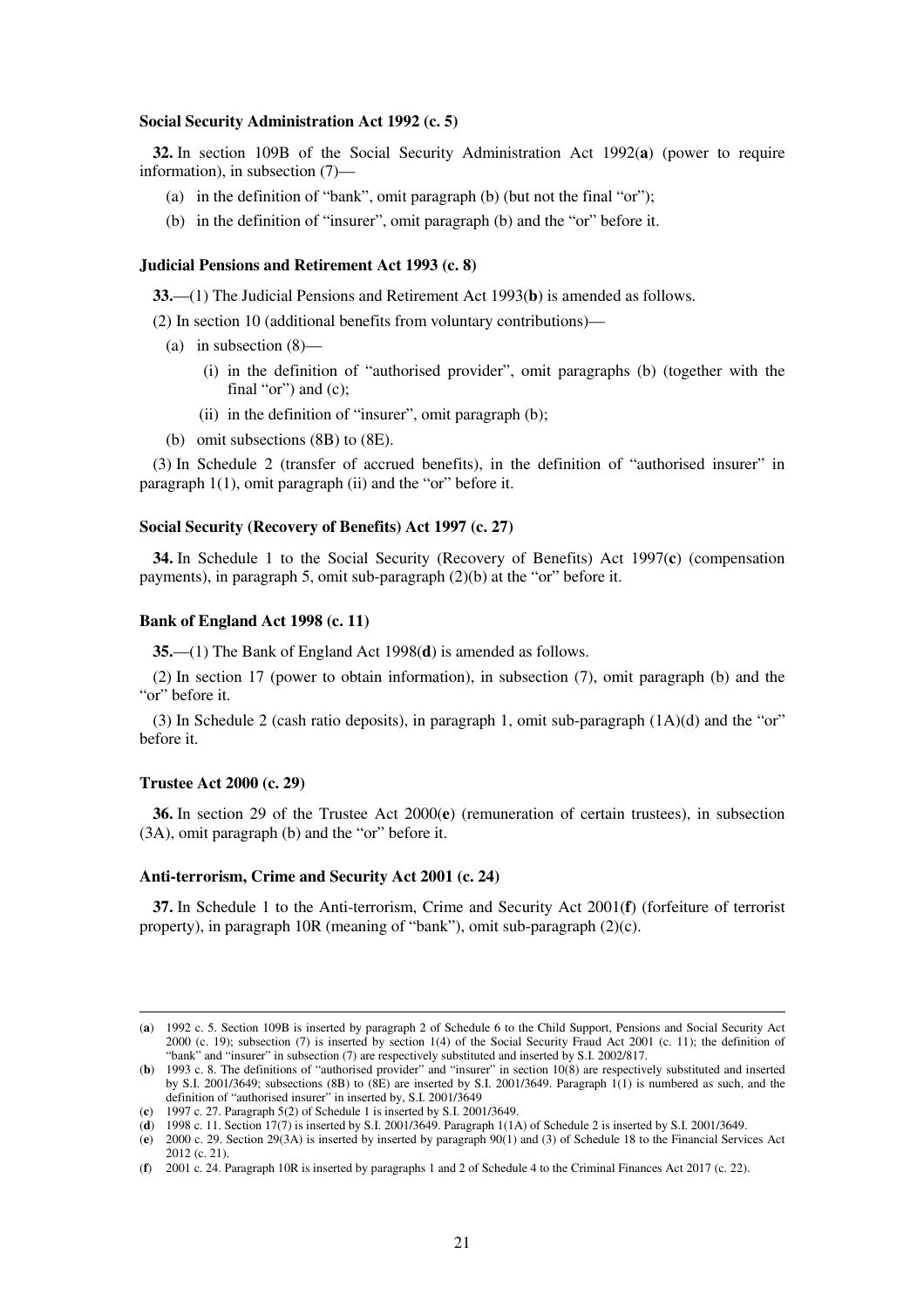#### **Health and Social Care (Community Health and Standards) Act 2003 (c. 43)**

**38.** In Schedule 10 to the Health and Social Care (Community Health and Standards) Act 2003(**a**) (recovery of NHS charges: exempted payments), in paragraph 4, omit sub-paragraph (b) and the "or" before it.

#### **Legal Services Act 2007 (c. 29)**

**39.** In section 64 of the Legal Services Act 2007(**b**) (modification of the Board's functions under section  $62(1)(b)$ ), in the definition of "authorised insurer" in subsection (5), omit paragraphs (b) and (c).

#### **Dormant Bank and Building Society Accounts Act 2008 (c. 31)**

**40.** In section 7 of the Dormant Bank and Building Society Accounts Act 2008(**c**) (definition of "bank")—

- (a) in subsection (2), omit paragraph (b);
- (b) in subsection (3), omit "or firm", wherever occurring.

### **Terrorist Asset-Freezing etc. Act 2010 (c. 38)**

**41.** In section 41 of the Terrorist Asset-Freezing etc. Act 2010(**d**) (meaning of "relevant institution"), in subsection (1), omit paragraph (b) (but not the final "or").

#### **Charities Act 2011 (c. 25)**

**42.** In section 109 of the Charities Act 2011(**e**) (dormant bank accounts: supplementary), in subsection (3), omit paragraph (c) (but not the final "or").

### **Health and Social Care Act 2012 (c. 7)**

**43.** In section 145 of the Health and Social Care Act 2012(**f**) (borrowing), in subsection (3), omit paragraph (b) and the "or" before it.

#### **Welfare Reform and Work Act 2016 (c. 7)**

**44.** In section 19 of the Welfare Reform and Work Act 2016(**g**) (section 18: further provision), in subsection (8)—

- (a) in the definition of "deposit taker", omit paragraph (b) and the "or" before it;
- (b) in the definition of "insurer", omit paragraph (b) and the "or" before it.

<sup>(</sup>**a**) 2003 c. 43.  $(b)$  2007 c. 29.

<sup>(</sup>**c**) 2008 c. 31.

<sup>(</sup>**d**) 2010 c. 38.

<sup>(</sup>**e**) 2011 c. 25.

<sup>(</sup>**f**) 2012 c. 7.

<sup>(</sup>**g**) 2016 c. 7.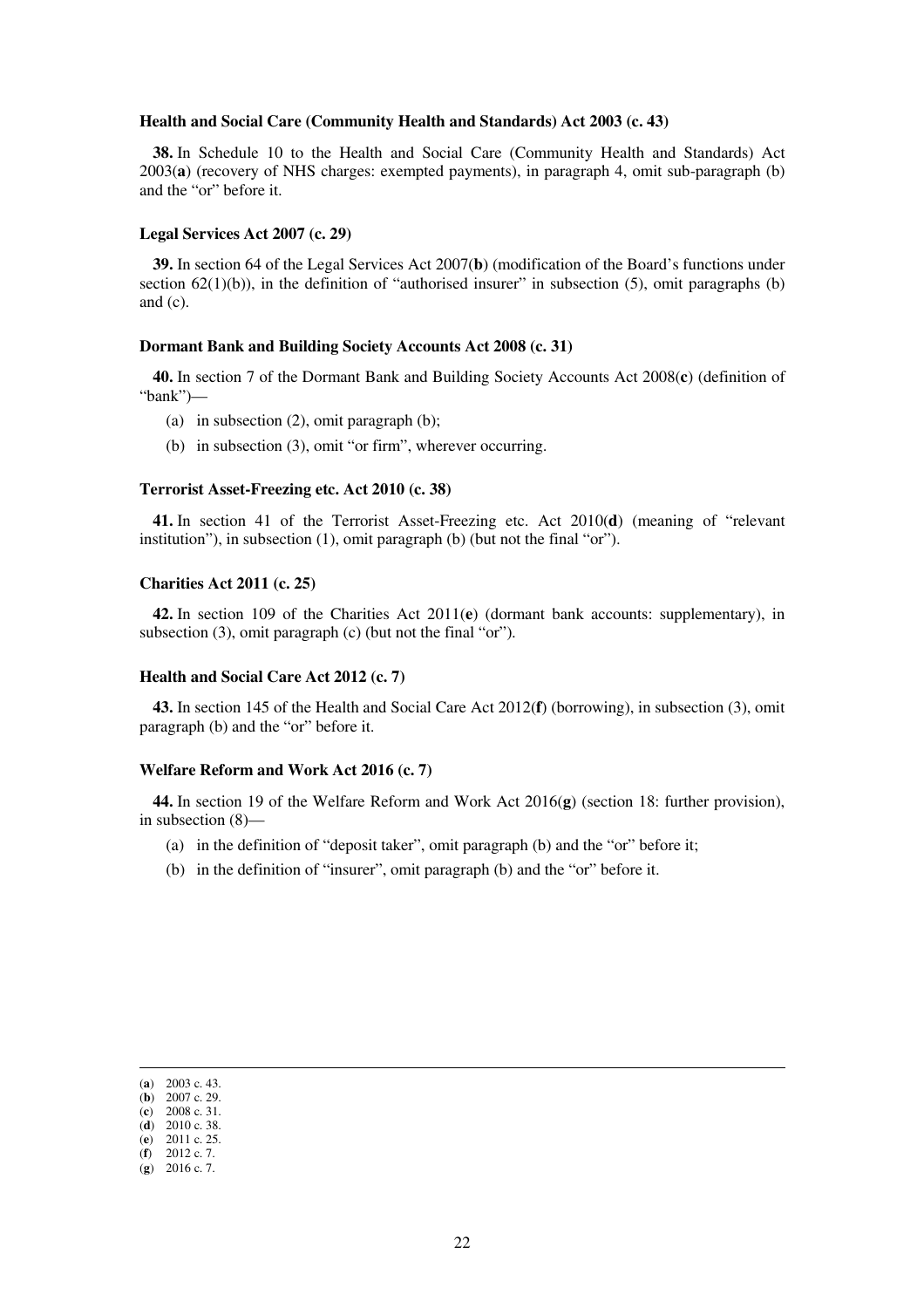## PART 3

## Secondary legislation

#### **Social Security (Payments on account, Overpayments and Recovery) Regulations 1988**

**45.** In regulation 10 of the Social Security (Payments on account, Overpayments and Recovery) Regulations 1988(**a**) (conversion of payments made in a foreign currency), in paragraph (2), omit sub-paragraph (b) and the "or" before it.

## **Social Landlords (Additional Purposes or Objects) Order 1999**

**46.** In article 3 of the Social Landlords (Additional Purposes or Objects) Order 1999(**b**) (priority of mortgages), in the definition of "qualifying lending institution" in paragraph (3) (other than as that definition applies to bodies eligible for registration as social landlords by the Housing Corporation in England), omit paragraph (c) and the "or" before it.

## **National Health Service Pension Scheme (Additional Voluntary Contributions) Regulations 2000**

**47.** In regulation 2 of the National Health Service Pension Scheme (Additional Voluntary Contributions) Regulations 2000(**c**) (interpretation), in the definition of "insurer" in paragraph (1), omit paragraph (b) and the "or" before it.

#### **Pig Industry Restructuring (Capital Grant) Scheme 2001**

**48.** In paragraph 2 of the Pig Industry Restructuring (Capital Grant) Scheme 2001(**d**) (interpretation), in the definition of "bank" in sub-paragraph (1), omit paragraph (ii).

#### **Financial Services and Markets Act 2000 (Regulated Activities) Order 2001**

**49.**—(1) The Financial Services and Markets Act 2000 (Regulated Activities) Order 2001(**e**) is amended as follows.

(2) In article 6 (sums paid by certain persons), in paragraph (1), omit sub-paragraph (a)(iii).

(3) Omit article 11 (Community co-insurers).

(4) In article 39B (claims management on behalf of an insurer etc.), in paragraph (2)—

- (a) omit sub-paragraph  $(a)(iii)$  (but not the final "or");
- (b) omit sub-paragraph  $(b)(ii)$  (but not the final "or");
- (c) in sub-paragraph  $(b)(iii)$ , omit "and not falling within paragraph  $(ii)$ ".

#### **Financial Services and Markets Act 2000 (Stakeholder Products) Regulations 2004**

**50.** In regulation 2 of the Financial Services and Markets Act 2000 (Stakeholder Products) Regulations 2004(**f**) (interpretation), in paragraph (1)—

- (a) in the definition of "relevant contract of insurance", omit paragraph (b)(ii) and the "or" before it;
- (b) in the definition of "deposit-taker", omit paragraph (b) and the "or" before it;

<sup>(</sup>**a**) S.I. 1988/664; amended by S.I. 2001/3649 and S.I. 2003/492.

<sup>(</sup>**b**) S.I. 1999/985; amended by S.I. 2001/3649; the definition is further amended in relation to bodies eligible for registration as social landlords by the Housing Corporation in England, although those amendments are not relevant to this instrument.

<sup>(</sup>**c**) S.I. 2000/619; amended by S.I. 2001/3649.

<sup>(</sup>**d**) S.I. 2001/251; amended by S.I. 2001/3649.

<sup>(</sup>**e**) S.I. 2001/544; amended by S.I. 2003/1476, S.I. 2007/3254 and S.I. 2013/472.

<sup>(</sup>**f**) S.I. 2004/2738.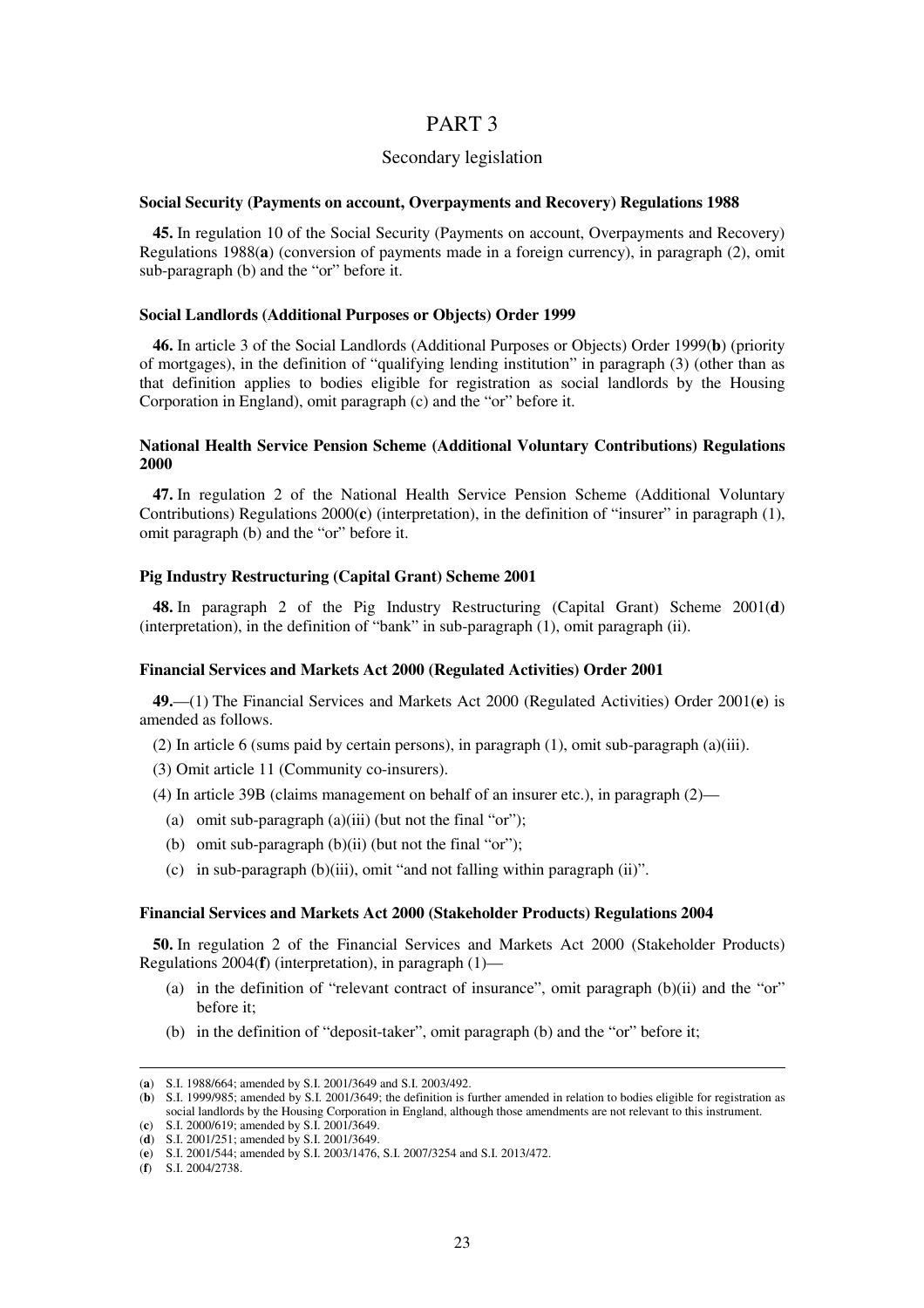(c) in the definition of "insurer", omit paragraph (b) and the "or" before it.

#### **North Korea (United Nations Measures) Order 2006**

**51.** In article 2 of the North Korea (United Nations Measures) Order 2006(**a**) (interpretation), in the definition of "relevant institution" in paragraph (1), omit paragraph (b) and the "and" before it.

#### **Iran (Financial Sanctions) Order 2007**

**52.** In article 2 of the Iran (Financial Sanctions) Order 2007(**b**) (interpretation), in the definition of "relevant institution" in paragraph (1), omit from "and an EEA firm" to the end.

## **Lasting Powers of Attorney, Enduring Powers of Attorney and Public Guardian Regulations 2007**

**53.** In regulation 34 of the Lasting Powers of Attorney, Enduring Powers of Attorney and Public Guardian Regulations 2007(**c**) (security given under regulation 33(2)(a): requirement for endorsement), in paragraph (5)—

- (a) in the definition of "authorised insurance company", omit paragraph (b);
- (b) in the definition of "authorised deposit-taker", omit paragraph (b).

#### **Companies (Authorised Minimum) Regulations 2008**

**54.** In regulation 4 of the Companies (Authorised Minimum) Regulations 2008(**d**) (the appropriate spot rate of exchange), in paragraph (3), omit sub-paragraph (b) and the "or" before it.

#### **Zimbabwe (Financial Sanctions) Regulations 2009**

**55.** In regulation 2 of the Zimbabwe (Financial Sanctions) Regulations 2009(**e**) (interpretation), in the definition of "relevant institution" in paragraph (1), omit paragraph (b) and the "and" before it.

#### **Companies (Authorised Minimum) Regulations 2009**

**56.** In regulation 4 of the Companies (Authorised Minimum) Regulations 2009(**f**) (the appropriate spot rate of exchange), in paragraph (3), omit sub-paragraph (b) and the "or" before it.

#### **Somalia (Asset-Freezing) Regulations 2010**

**57.** In regulation 2 of the Somalia (Asset-Freezing) Regulations 2010(**g**) (interpretation), in the definition of "relevant institution" in paragraph (1), omit paragraph (b) (but not the final "or").

#### **Libya (Financial Sanctions) Order 2011**

**58.** In article 2 of the Libya (Financial Sanctions) Order 2011(**h**) (interpretation), in the definition of "relevant institution" in paragraph (1), omit paragraph (b) (but not the final "or").

<sup>(</sup>**a**) S.I. 2006/2958.

<sup>(</sup>**b**) S.I. 2007/281. (**c**) S.I. 2007/1253.

<sup>(</sup>**d**) S.I. 2008/729.

<sup>(</sup>**e**) S.I. 2009/847.

<sup>(</sup>**f**) S.I. 2009/2425.

<sup>(</sup>**g**) S.I. 2010/2956.

<sup>(</sup>**h**) S.I. 2011/548.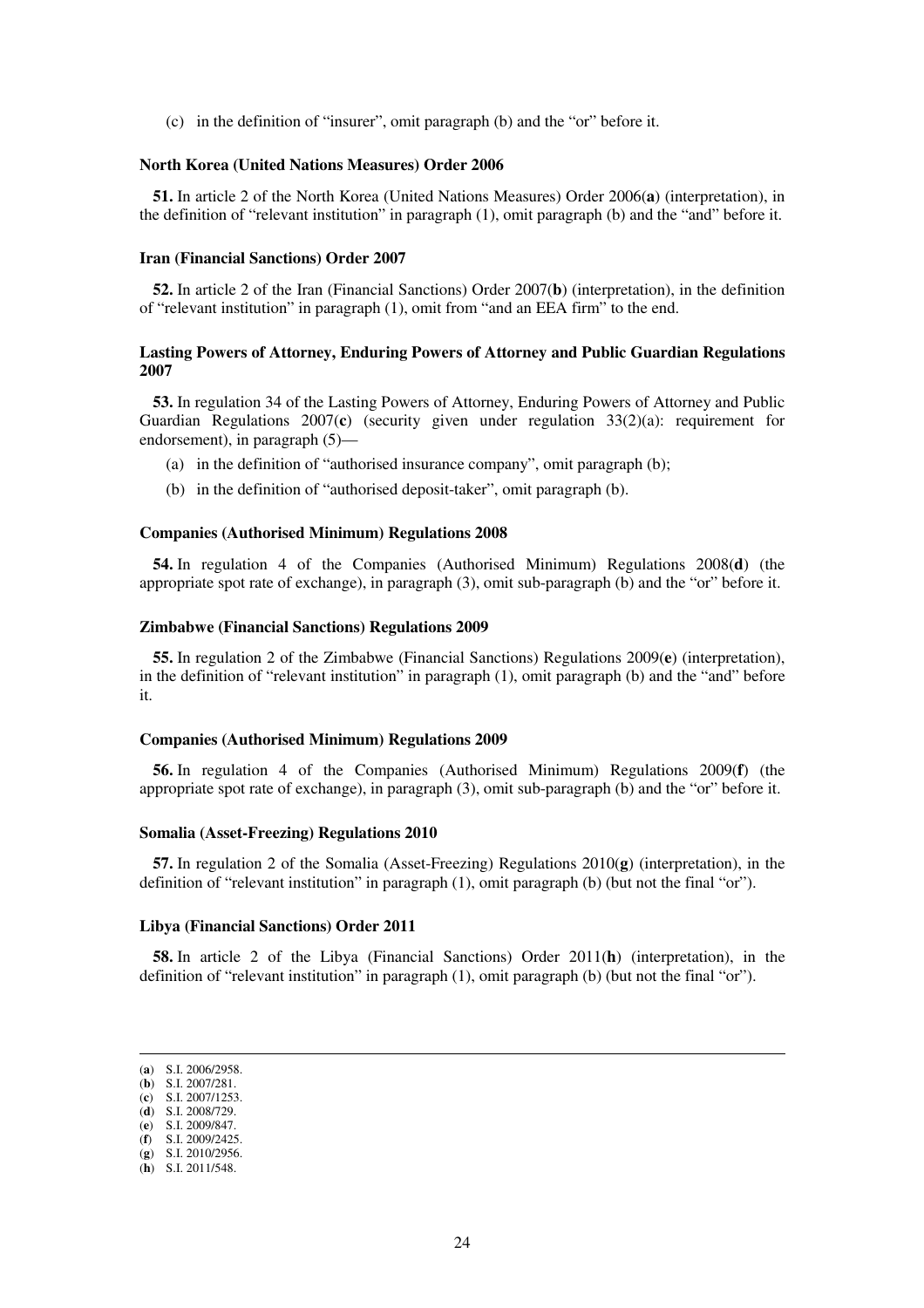#### **Egypt (Asset-Freezing) Regulations 2011**

**59.** In regulation 2 of the Egypt (Asset-Freezing) Regulations 2011(**a**) (interpretation), in the definition of "relevant institution" in paragraph (1), omit paragraph (b) (but not the final "or").

#### **Tunisia (Asset-Freezing) Regulations 2011**

**60.** In regulation 2 of the Tunisia (Asset-Freezing) Regulations 2011(**b**) (interpretation), in the definition of "relevant institution" in paragraph (1), omit paragraph (b) (but not the final "or").

#### **Iran (Asset-Freezing) Regulations 2011**

**61.** In regulation 2 of the Iran (Asset-Freezing) Regulations 2011(**c**) (interpretation), in the definition of "relevant institution" in paragraph (1), omit paragraph (b) (but not the final "or").

#### **Afghanistan (Asset-Freezing) Regulations 2011**

**62.** In regulation 2 of the Afghanistan (Asset-Freezing) Regulations 2011(**d**) (interpretation), in the definition of "relevant institution" in paragraph (1), omit paragraph (b) (but not the final "or").

## **Legal Services Act 2007 (Designation as a Licensing Authority) Order 2011**

**63.** In the Schedule to the Legal Services Act 2007 (Designation as a Licensing Authority) Order 2011(**e**), in paragraph 2, omit sub-paragraph (4)(a)(iii) (but not the final "and").

### **ISIL (Da'esh) and Al-Qaida (Asset-Freezing) Regulations 2011**

**64.** In regulation 2 of the ISIL (Da'esh) and Al-Qaida (Asset-Freezing) Regulations 2011(**f**) (interpretation), in the definition of "relevant institution" in paragraph (1), omit paragraph (b) (but not the final "or").

#### **Legal Services Act 2007 (Designation as a Licensing Authority) (No. 2) Order 2011**

**65.** In article 4 of the Legal Services Act 2007 (Designation as a Licensing Authority) (No. 2) Order 2011(**g**) (bank accounts of licensed bodies), in paragraph (4), omit sub-paragraph (a)(iii) (but not the final "and").

#### **Syria (European Union Financial Sanctions) Regulations 2012**

**66.** In regulation 2 of the Syria (European Union Financial Sanctions) Regulations 2012(**h**) (interpretation), in the definition of "relevant institution" in paragraph (1), omit paragraph (b) (but not the final "or").

#### **Guinea-Bissau (Asset-Freezing) Regulations 2012**

**67.** In regulation 2 of the Guinea-Bissau (Asset-Freezing) Regulations 2012(**i**) (interpretation), in the definition of "relevant institution" in paragraph (1), omit paragraph (b) (but not the final "or").

(**a**) S.I. 2011/887.

- (**b**) S.I. 2011/888. (**c**) S.I. 2011/1129.
- (**d**) S.I. 2011/1893.
- (**e**) S.I. 2011/2038.
- (**f**) S.I. 2011/2742.

<sup>(</sup>**g**) S.I. 2011/2866.

<sup>(</sup>**h**) S.I. 2012/129.

<sup>(</sup>**i**) S.I. 2012/1301.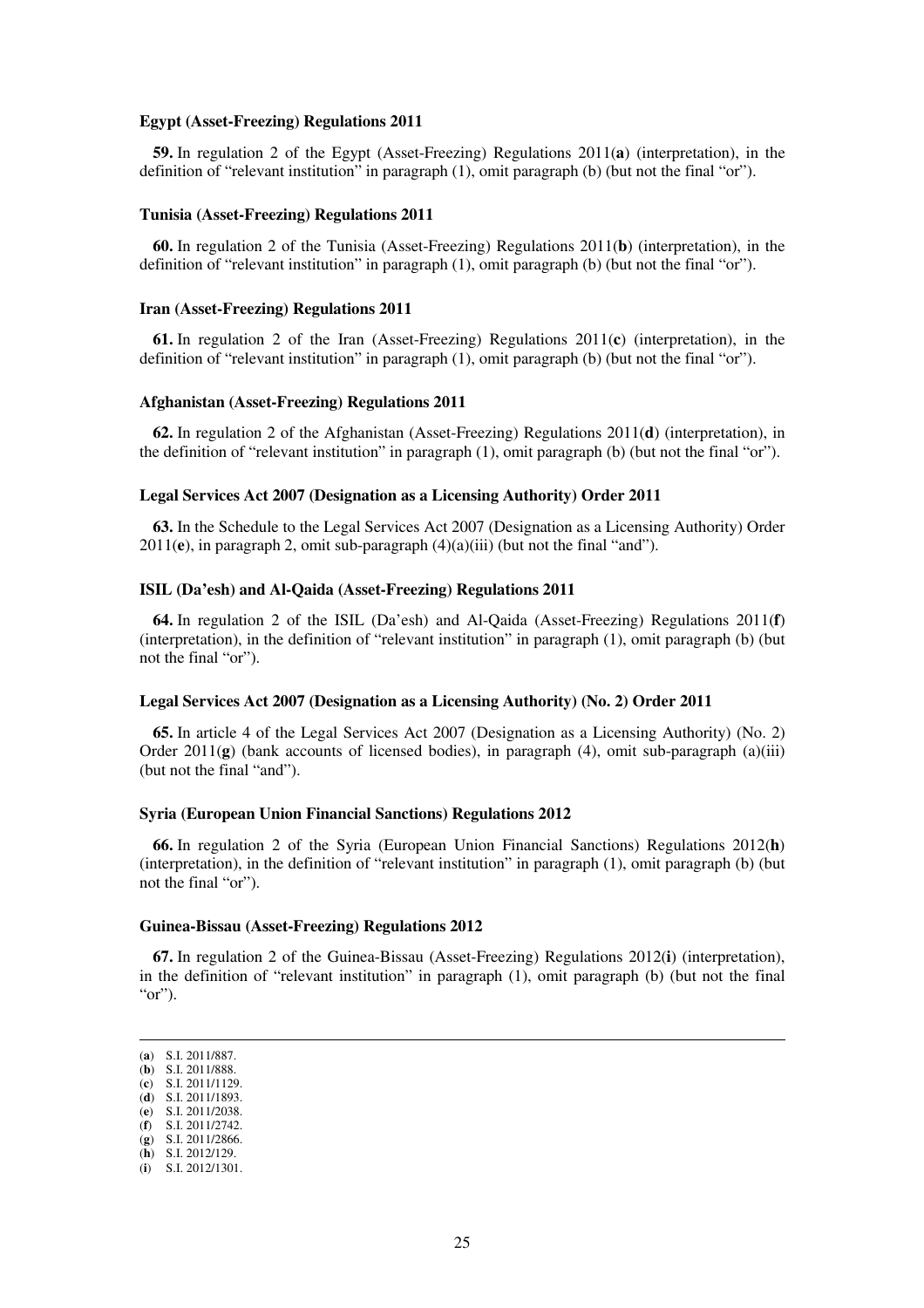#### **Iraq (Asset-Freezing) Regulations 2012**

**68.** In regulation 2 of the Iraq (Asset-Freezing) Regulations 2012(**a**) (interpretation), in the definition of "relevant institution" in paragraph (1), omit paragraph (b) (but not the final "or").

#### **Republic of Guinea (Asset-Freezing) Regulations 2012**

**69.** In regulation 2 of the Republic of Guinea (Asset-Freezing) Regulations 2012(**b**) (interpretation), in the definition of "relevant institution" in paragraph (1), omit paragraph (b) (but not the final "or").

#### **Democratic Republic of the Congo (Asset-Freezing) Regulations 2012**

**70.** In regulation 2 of the Democratic Republic of the Congo (Asset-Freezing) Regulations 2012(**c**) (interpretation), in the definition of "relevant institution" in paragraph (1), omit paragraph (b) (but not the final "or").

#### **Eritrea (Asset-Freezing) Regulations 2012**

**71.** In regulation 2 of the Eritrea (Asset-Freezing) Regulations 2012(**d**) (interpretation), in the definition of "relevant institution" in paragraph (1), omit paragraph (b) (but not the final "or").

#### **Lebanon and Syria (Asset-Freezing) Regulations 2012**

**72.** In regulation 2 of the Lebanon and Syria (Asset-Freezing) Regulations 2012(**e**) (interpretation), in the definition of "relevant institution" in paragraph (1), omit paragraph (b) (but not the final "or").

#### **Belarus (Asset-Freezing) Regulations 2013**

**73.** In regulation 2 of the Belarus (Asset-Freezing) Regulations 2013(**f**) (interpretation), in the definition of "relevant institution" in paragraph (1), omit paragraph (b) (but not the final "or").

## **Council Tax Reduction Schemes (Detection of Fraud and Enforcement) (England) Regulations 2013**

**74.** In regulation 4 of the Council Tax Reduction Schemes (Detection of Fraud and Enforcement) (England) Regulations 2013(**g**) (power to require information), in paragraph (10)—

- (a) in the definition of "bank", omit paragraph (b) (but not the final "or");
- (b) in the definition of "insurer", omit paragraph (e) and the "or" before it.

#### **Civil Legal Aid (Statutory Charge) Regulations 2013**

**75.** In regulation 19 of the Civil Legal Aid (Statutory Charge) Regulations 2013(**h**) (interest on damages), in paragraph (4)—

- (a) in sub-paragraph (b), omit "either";
- (b) omit sub-paragraph (b)(ii) (but not the final "and") and the "or" before it.

<sup>(</sup>**a**) S.I. 2012/1489.

<sup>(</sup>**b**) S.I. 2012/1508. (**c**) S.I. 2012/1511.

<sup>(</sup>**d**) S.I. 2012/1515.

<sup>(</sup>**e**) S.I. 2012/1517.

<sup>(</sup>**f**) S.I. 2013/164.

<sup>(</sup>**g**) S.I. 2013/501.

<sup>(</sup>**h**) S.I. 2013/503.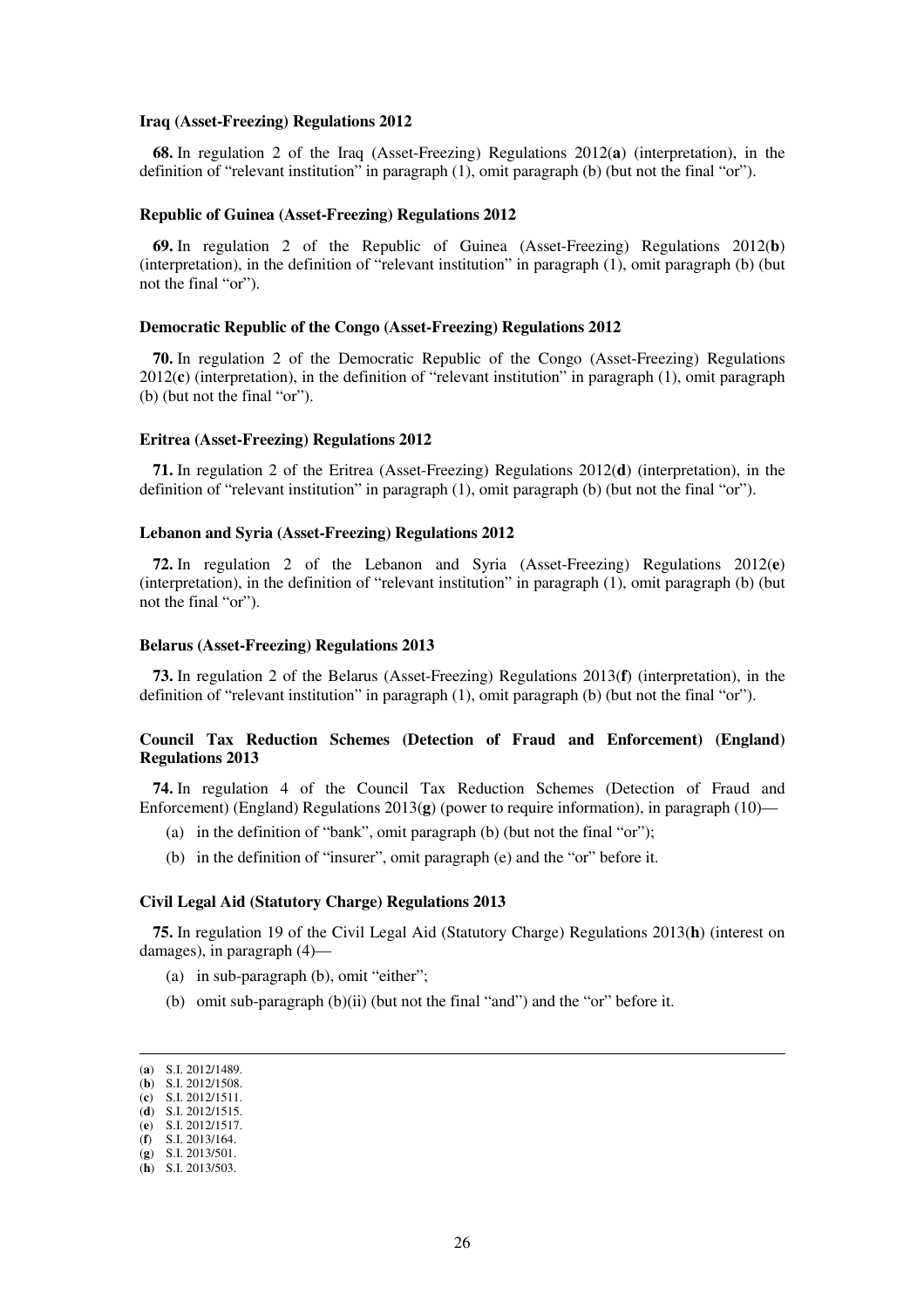#### **Local Government Pension Scheme Regulations 2013**

**76.** In Part 3 of Schedule 2 to the Local Government Pension Scheme Regulations 2013(**a**) (scheme employers), in paragraph 7, omit sub-paragraph (b) (but not the final "or").

#### **Ukraine (European Union Financial Sanctions) Regulations 2014**

**77.** In regulation 2 of the Ukraine (European Union Financial Sanctions) Regulations 2014(**b**) (interpretation), in the definition of "relevant institution" in paragraph (1), omit paragraph (b) (but not the final "or").

#### **Central African Republic (European Union Financial Sanctions) Regulations 2014**

**78.** In regulation 2 of the Central African Republic (European Union Financial Sanctions) Regulations 2014(**c**) (interpretation), in the definition of "relevant institution" in paragraph (1), omit paragraph (b) (but not the final "or").

#### **Ukraine (European Union Financial Sanctions) (No. 2) Regulations 2014**

**79.** In regulation 2 of the Ukraine (European Union Financial Sanctions) (No. 2) Regulations 2014(**d**) (interpretation), in the definition of "relevant institution" in paragraph (1), omit paragraph (b) (but not the final "or").

### **Prevention of Social Housing Fraud (Power to Require Information) (England) Regulations 2014**

**80.** In regulation 4 of the Prevention of Social Housing Fraud (Power to Require Information) (England) Regulations 2014(**e**) (power to require information), in the definition of "bank" in paragraph (11), omit paragraph (b) (but not the final "or").

#### **Sudan (European Union Financial Sanctions) Regulations 2014**

**81.** In regulation 2 of the Sudan (European Union Financial Sanctions) Regulations 2014(**f**) (interpretation), in the definition of "relevant institution" in paragraph (1), omit paragraph (b) (but not the final "or").

### **Ukraine (European Union Financial Sanctions) (No. 3) Regulations 2014**

**82.** In regulation 2 of the Ukraine (European Union Financial Sanctions) (No. 3) Regulations 2014(**g**) (interpretation), in the definition of "relevant institution" in paragraph (1), omit paragraph (b) (but not the final "or").

## **Yemen (European Union Financial Sanctions) Regulations 2014**

**83.** In regulation 2 of the Yemen (European Union Financial Sanctions) Regulations 2014(**h**) (interpretation), in the definition of "relevant institution" in paragraph (1), omit paragraph (b) (but not the final "or").

<sup>(</sup>**a**) S.I. 2013/2356.

<sup>(</sup>**b**) S.I. 2014/507.

<sup>(</sup>**c**) S.I. 2014/587. (**d**) S.I. 2014/693.

<sup>(</sup>**e**) S.I 2014/899.

<sup>(</sup>**f**) S.I. 2014/1826. (**g**) S.I. 2014/2054.

<sup>(</sup>**h**) S.I. 2014/3349.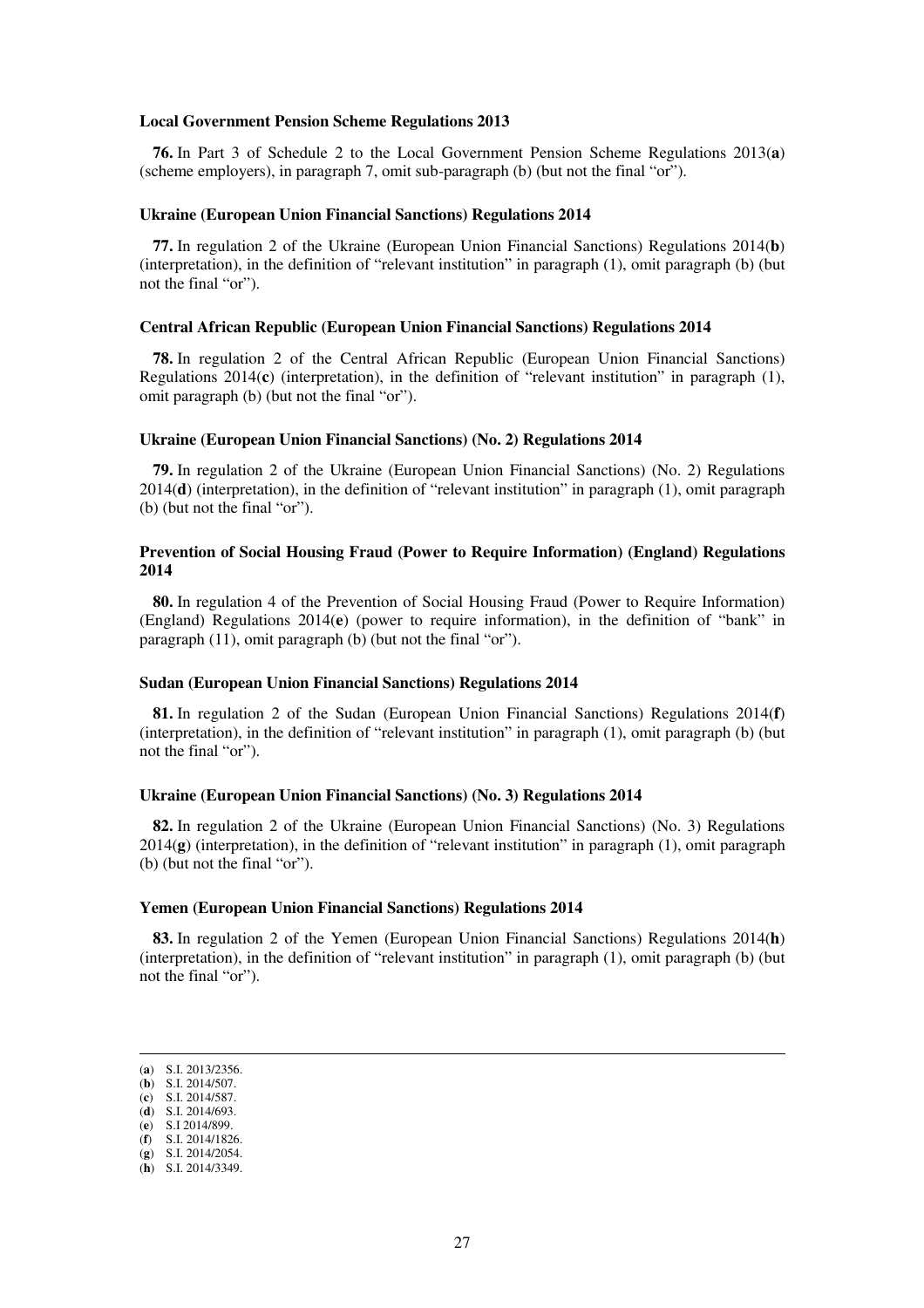#### **South Sudan (European Union Financial Sanctions) (No. 2) Regulations 2015**

**84.** In regulation 2 of the South Sudan (European Union Financial Sanctions) (No. 2) Regulations 2015(**a**) (interpretation), in the definition of "relevant institution" in paragraph (1), omit paragraph (b) (but not the final "or").

#### **Burundi (European Union Financial Sanctions) Regulations 2015**

**85.** In regulation 2 of the Burundi (European Union Financial Sanctions) Regulations 2015(**b**) (interpretation), in the definition of "relevant institution" in paragraph (1), omit paragraph (b) (but not the final "or").

#### **Iran (European Union Financial Sanctions) Regulations 2016**

**86.** In regulation 2 of the Iran (European Union Financial Sanctions) Regulations 2016(**c**) (interpretation), in the definition of "relevant institution" in paragraph (1), omit paragraph (b) (but not the final "or").

#### **Libya (European Union Financial Sanctions) Regulations 2016**

**87.** In regulation 2 of the Libya (European Union Financial Sanctions) Regulations 2016(**d**) (interpretation), in the definition of "relevant institution" in paragraph (1), omit paragraph (b) (but not the final "or").

## **Local Government Pension Scheme (Management and Investment of Funds) Regulations 2016**

**88.** In regulation 6 of the Local Government Pension Scheme (Management and Investment of Funds) Regulations 2016(**e**) (separate bank account), in paragraph (2), omit sub-paragraph (b).

### **Democratic People's Republic of Korea (European Union Financial Sanctions) Regulations 2017**

**89.** In regulation 2 of the Democratic People's Republic of Korea (European Union Financial Sanctions) Regulations 2017(**f**) (interpretation), in the definition of "relevant institution" in paragraph (1), omit paragraph (b) (but not the final "or").

#### **Judicial Pensions (Fee-Paid Judges) Regulations 2017**

**90.** In regulation 70 of the Judicial Pensions (Fee-Paid Judges) Regulations 2017(**g**) (interpretation), in the definition of "authorised insurer" in paragraph (1), omit paragraph (b) and the "or" before it.

#### **Republic of Mali (European Union Financial Sanctions) Regulations 2017**

**91.** In regulation 2 of the Republic of Mali (European Union Financial Sanctions) Regulations 2017(**h**) (interpretation), in the definition of "relevant institution" in paragraph (1), omit paragraph (b) (but not the final "or").

<sup>(</sup>**a**) S.I. 2015/1361.

<sup>(</sup>**b**) S.I. 2015/1740. (**c**) S.I. 2016/36.

<sup>(</sup>**d**) S.I. 2016/45.

<sup>(</sup>**e**) S.I. 2016/946.

<sup>(</sup>**f**) S.I. 2017/218.

<sup>(</sup>**g**) S.I. 2017/522.

<sup>(</sup>**h**) S.I. 2017/972.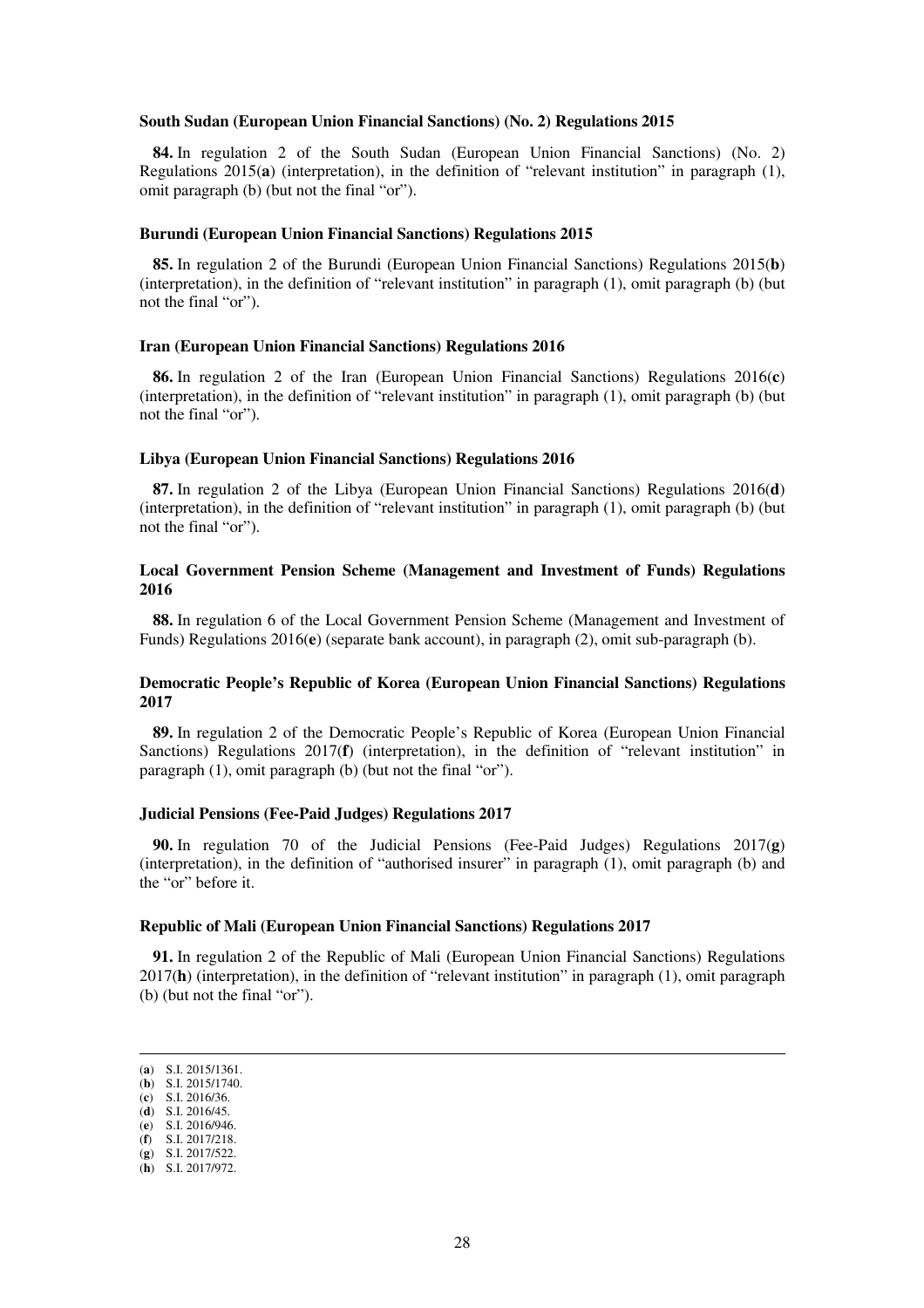#### **Venezuela (European Union Financial Sanctions) Regulations 2017**

**92.** In regulation 2 of the Venezuela (European Union Financial Sanctions) Regulations 2017(**a**) (interpretation), in the definition of "relevant institution" in paragraph (1), omit paragraph (b) (but not the final "or").

#### **Andrey Lugovoy and Dmitri Kovtun Freezing Order 2018**

**93.** In article 2 of the Andrey Lugovoy and Dmitri Kovtun Freezing Order 2018(**b**) (interpretation), in paragraph (2)—

- (a) before ""relevant institution"" insert "In this Order,";
- (b) omit sub-paragraph (b) and the "and" before it.

#### **Burma (European Union Financial Sanctions) Regulations 2018**

**94.** In regulation 2 of the Burma (European Union Financial Sanctions) Regulations 2018(**c**) (interpretation), in the definition of "relevant institution" in paragraph (1), omit paragraph (b) (but not the final "or").

<sup>(</sup>**a**) S.I. 2017/1094.

<sup>(</sup>**b**) S.I. 2018/60.

<sup>(</sup>**c**) S.I. 2018/539.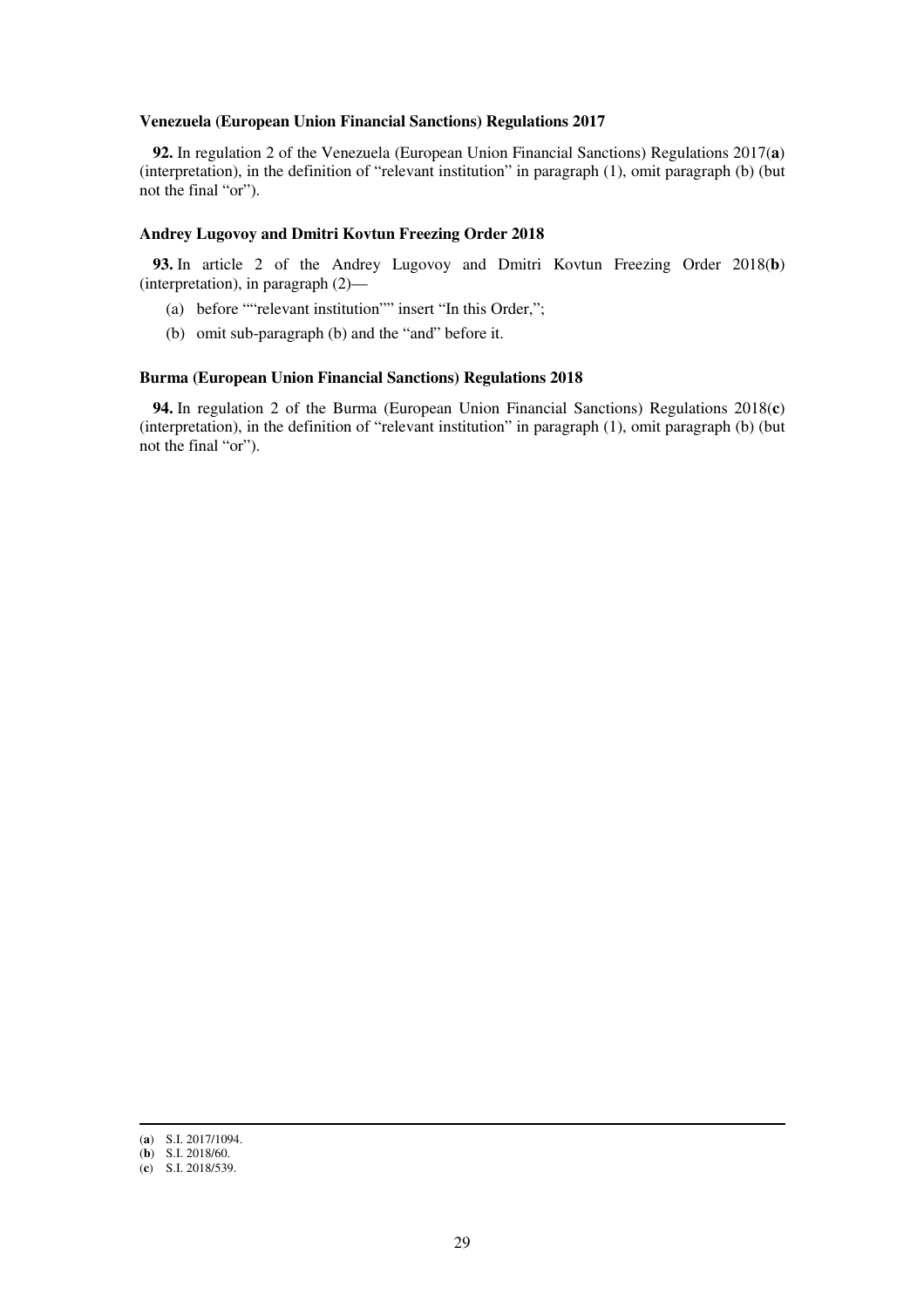### **EXPLANATORY NOTE**

#### *(This note is not part of the Regulations)*

These Regulations repeal EEA Passport Rights under Schedule 3 to the Financial Services and Markets Act 2000 (c. 8) ("the 2000 Act") and Treaty Rights under Schedule 4 to that Act. A person with an EEA Passport Right or a Treaty Right is one who is authorised in the person's home EEA state to carry on a regulated activity and, as a result, may become authorised to carry on a regulated activity (see section 22 of the 2000 Act) in the United Kingdom. Reciprocal arrangements are provided by European Union member states.

These reciprocal arrangements will cease when the United Kingdom ceases to be a member of the European Union, and it is not considered appropriate that a person should thereafter carry on a regulated activity in the United Kingdom unless the person is authorised by a domestic financial services regulator. Accordingly, these arrangements represent a deficiency in retained EU law (see section 8(2)(c) of the European Union (Withdrawal) Act 2018 (c. 16)).

These Regulations also make transitional provision so that a person who ceases to be authorised to carry on a regulated activity in the United Kingdom by virtue of an EEA Passport Right or a Treaty Right may continue, for a limited time, to carry on such an activity.

In these Regulations:

- Part 1 makes general provision as to citation, commencement and interpretation;
- Part 2 amends Part 3 of the 2000 Act (authorisation and exemption) to repeal provision dealing with the authorisation to carry on regulated activities, within the meaning of Part 2 of that Act, granted to EEA firms (Schedule 3 to that Act) and Treaty firms (Schedule 4 to that Act);

the Schedule to these Regulations makes amendments consequential upon these repeals;

- in Part 3:
	- Chapter 1 provides modifications to Part 4A of the 2000 Act for the purposes of the transitional provisions that follow;
	- Chapters 2 and 3 provide for a person authorised to carry on regulated activities before exit day by virtue of the legislation repealed by Part 2 to continue to do so, by treating the person as having the requisite permission under Part 4A of the 2000 Act, pending the determination of an application for permission, or variation of a permission, under that Part;
	- Chapter 4 provides the procedure by which a person may be so treated;
	- Chapter 5 provides the period during which a person may be so treated;
	- Chapter 6 provides saving provision;
	- Chapter 7 provides general and interpretative provision;
- Part 4 provides miscellaneous transitional provision in respect of other areas of financial services legislation which have a bearing on the provisions in Part 3;
- Part 5 provides a power for the Treasury to amend certain time limits set by the modifications made by these Regulations.

An impact assessment of the effect that this instrument, and certain other instruments made by HM Treasury under the European Union (Withdrawal) Act 2018, will have on the costs of business, the voluntary sector and the public sector is available from HM Treasury, 1 Horse Guards Road, London SW1A 2HO and is published alongside this instrument at www.legislation.gov.uk.

<sup>©</sup> Crown copyright 2018

Printed and published in the UK by The Stationery Office Limited under the authority and superintendence of Jeff James, Controller of Her Majesty's Stationery Office and Queen's Printer of Acts of Parliament.